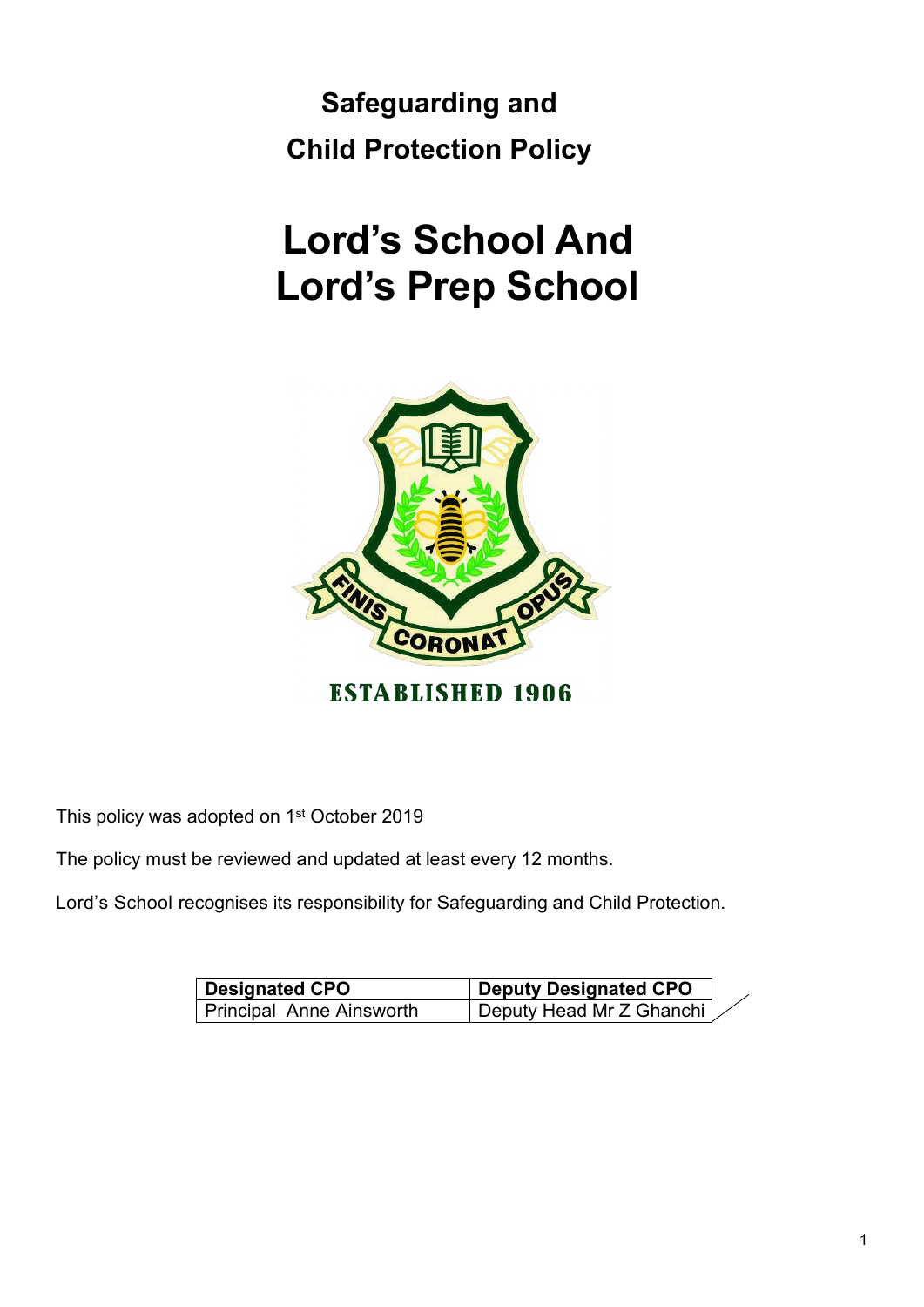# **Introduction**

- This policy has been developed in accordance with the principles established by the Children Act 1989; and in line with the following:
- · "Working•Together•to•Safeguard•Children•2019"
- · "Framework•for•the•Assessment•of•Children•in•Need•and•their•Families"•2000
- · "What•to•do•if•you•are•worried•a•Child•is•being•Abused"•2019 <sup>1</sup>
- · "Keeping•Children•Safe in Education" 2019
- · Bolton Safeguarding Children Board guidelines

The Governing Body/management committee/proprietor takes seriously its responsibility under section 11 of the Children Act and duties under "working together" to safeguard and promote the welfare of children; to work together with other agencies to ensure adequate arrangements exist within our setting to identify, and support those children who are suffering harm or are likely to suffer harm.

We recognise that all staff have a full and active part to play in protecting our pupils from•harm,•and•that•the•child's•welfare•is•our•paramount•concern.

Our school should provide a safe, caring, positive and stimulating environment that promotes the social, physical and moral development of the individual child free from discrimination or bullying where children can learn and develop happily.

This policy applies to all staff, trustees and volunteers working in our school The aims of this policy are:

- · To support the child's development in ways that will foster security, confidence and resilience
- · To provide an environment in which children and young people feel safe, secure, valued and respected, feel confident and know how to approach adults if they are in difficulties.
- · To raise the awareness with all staff of the need to safeguard children and of their responsibilities in identifying and reporting possible cases of abuse.
- · To provide a systematic means of monitoring children known or thought to be at risk of harm, and ensure we, contribute to assessments of need and support plans for those children where appropriate.
- · To acknowledge the need for effective and appropriate communication between all members of staff in relation to safeguarding children and young people.
- · To develop a structured procedure within the school which will be followed by all members of the staff in cases of suspected abuse.

What To Do If You Are Worried A Child is being Abused: https://www.gov.uk/government/pub lications/what-to-do-if-youre-worried-a-child-is-being-abused--2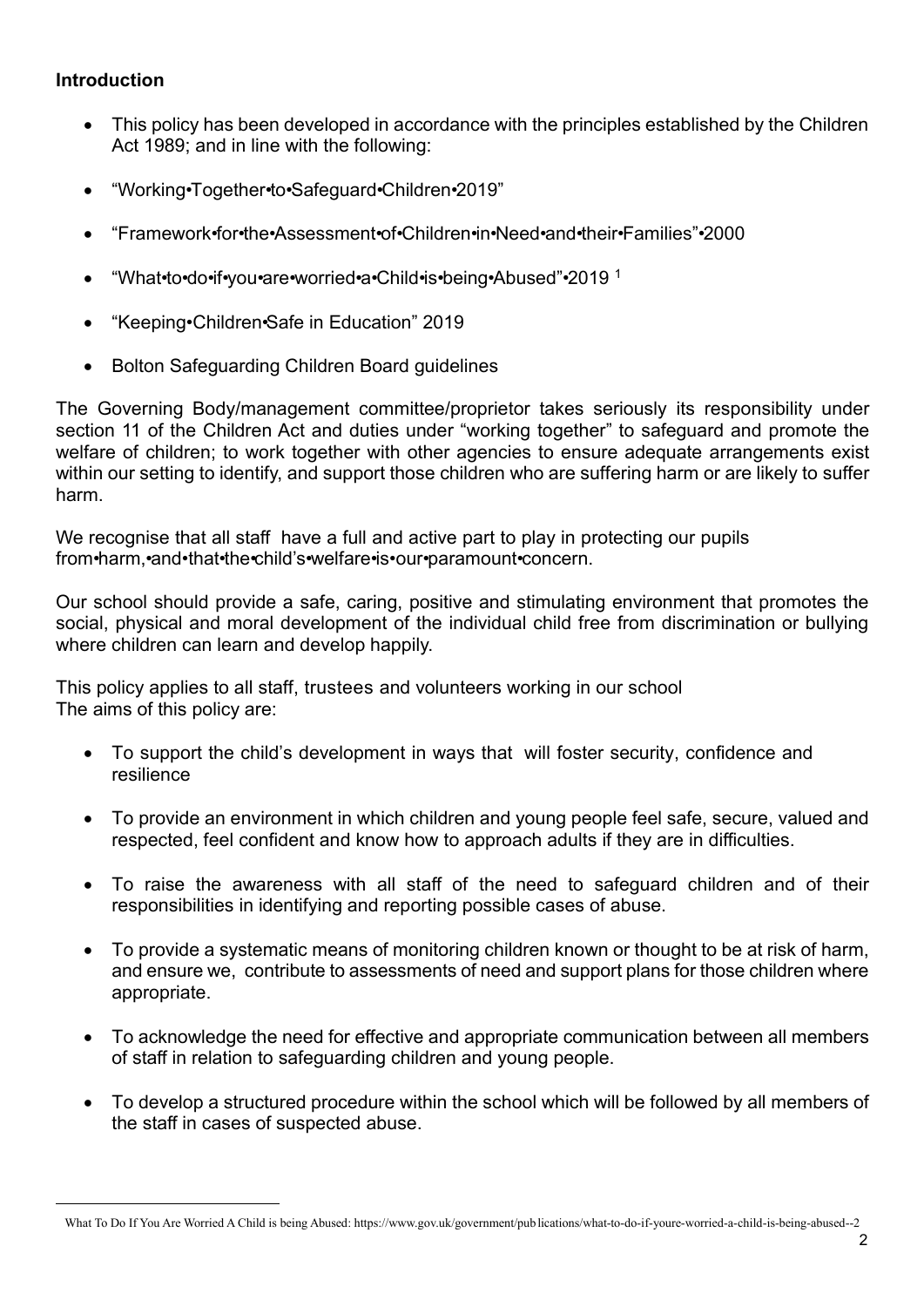- · To develop effective working relationships with all other agencies, involved in safeguarding children.
- · To ensure that all adults within our school who have access to children have been checked as to their suitability. This includes other community users of our facilities, following correct staff recruitment and selection procedures

# **Procedures**

Our school procedures for safeguarding children will be in line with Bolton Local Authority (the LA) and Bolton Safeguarding Children Board Child Protection Procedures, and "Working•Together•to•Safeguard•Children•2019".•We•will•ensure•that:

- The governing body/proprietor and or senior staff understand and fulfil its safeguarding responsibilities.
- · We have Designated Members of staff who have undertaken appropriate training for the role, as recommended by the LA, within the past two years. Our Designated staff will update their training with LA approved training every two years. Our designated staff members are Principal (Anne Ainsworth) and Deputy Head ( Z Ghanchi).
- In the absence of an appropriately trained member of staff, the Bursar (T Ainsworth) will assume this role.
- All adults, (including volunteers) new to our school will be made aware of this policy and the procedures for child protection, the name and contact details of the Designated Person and have these explained, as part of their induction into the school.
- · All members of staff are provided with opportunities every year to receive training in order to develop their understanding of the signs and indicators of abuse, how to respond to a pupil who discloses abuse and the procedure to be followed in appropriately sharing a concern of possible abuse or a disclosure of abuse. Staff will sign to confirm that they have received this training, read and understood the safeguarding policy.
- · Community users organising activities for children are aware of and understand the need for compliance with the school's child protection guidelines and procedures.
- The name of any member of staff considered not suitable to work with children will be notified to the DBS (Disclosure and Barring service), with the advice and support of Human Resources and or LADO.
- · Our procedures will be annually reviewed and up-dated.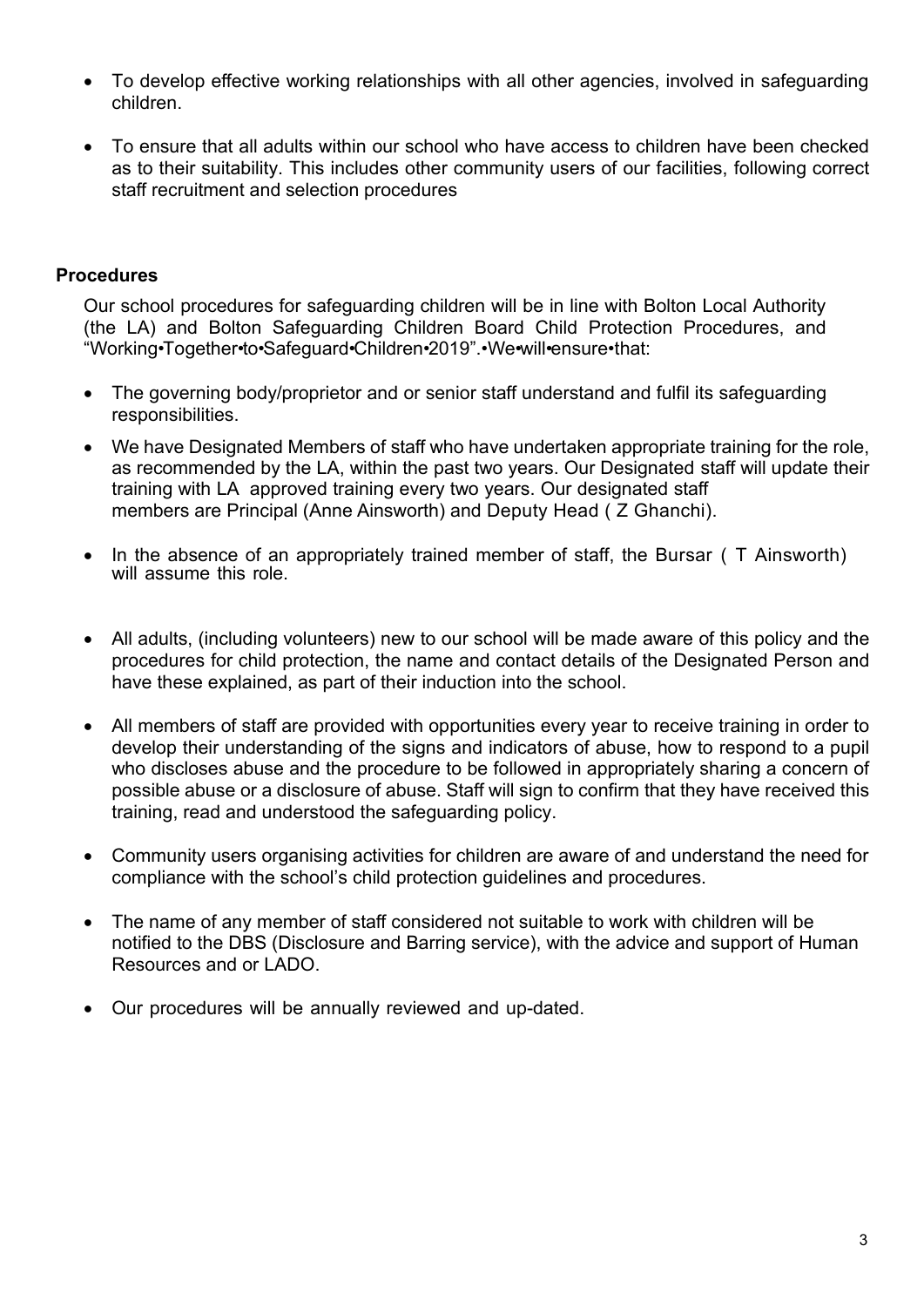# **Responsibilities**

We will therefore:

- · Understand that our responsibility to safeguard children requires that we all appropriately share any concerns that we may have about children.
- · Ensure that we refer•a•child•if•there•are•concerns•about•a•child's•welfare,•possible•abuse•or neglect to Social Care as soon as possible within 24 hours.
- · Ensure that detailed and accurate written records of concerns about a child are kept even if there is no need to make an immediate referral.
- Ensure that all such records are kept confidentially and securely
- · Ensure that the designated staff member, or another appropriate member of staff, attends case conferences, family support meetings, core groups, or other multi-agency planning meetings, contributes to the Framework for Assessments process, and provides a report which has been shared with the parents.
- · Establish and maintain links with relevant agencies and co-operate as required with enquiries of a child protection nature.
- · Ensure that all school staff are aware of the CP policy and procedures, and understand their responsibilities in being alert to, and acting appropriately in cases of abuse, or suspected abuse, and know how to recognise and refer any concerns.
- The designated lead for Child Protection will provide, every academic year an annual report detailing any changes to the policy and procedures; training undertaken by the Designated Person, and by all staff ,number and type of incidents/cases, and number of children referred•to•Children's•Social•Care•and•subject to Child Protection Plans (anonymous). This report will fulfil the responsibility to provide the LA with information about their Safeguarding policies and procedures.
- Keep themselves up to date with knowledge to enable them to fulfil their role, including attending relevant training, at least every two years, provided by the Bolton Safeguarding Children Board, or the Schools Safeguarding Team. Frequent training should include training on child sexual exploitation, radicalisation as well as generalist and specialist safeguarding training.
- · Ensure that all staff and volunteers understand that there is a procedure to be followed in dealing with child protection allegations made against staff. This procedure must be followed on all occasions. All staff must be made aware of this process and how it differs from other concerns about children.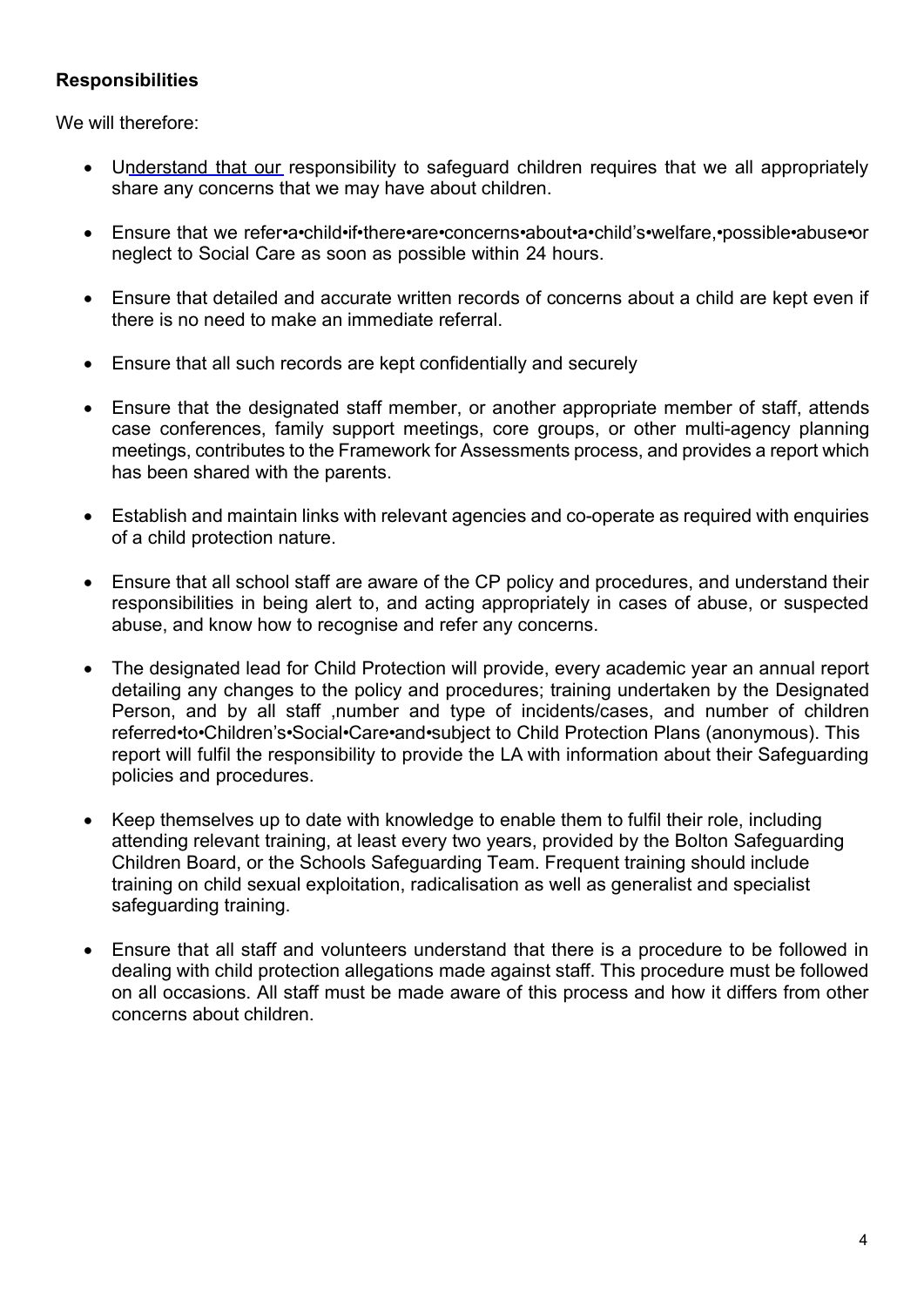- · Ensure that we have staff on all interview panels who are Safer Recruitment Trained.
- · Ensure that all staff/volunteers are selected and recruited only after having gone through appropriate checks.
- · All staff and volunteers working in early years or foundation stage (including before and after•school•provision•for•under•8's) will be expected to disclose to the Headteacher or Manager any circumstances which may indicate that the member of staff or volunteer could be barred from working with children under the terms of the Childcare Regulations 2006:

· Our setting will have regard to our obligations to prevent our students from being drawn into extremism or terrorism. We recognise that this is our statutory duty under the counter terrorism and security act 2015.

# **Supporting Children**

- · We recognise that a child who is abused, who witnesses violence or who lives in a violent environment may feel helpless and humiliated, may blame him/herself, and find it difficult to develop and maintain a sense of self-worth.
- · We accept that research shows that the behaviour of a child in these circumstances may range from that which is perceived to be normal to aggressive or withdrawn.

Our school will support all children and young people by:

- · Encouraging the development of self-esteem and resilience in every aspect of life.
- Promoting a caring, safe and positive environment.
- Liasing and working together with all other support services and those agencies involved in the safeguarding of children.
- · Notifying Social Care as soon as there is a significant concern.
- Notifying Social Care when a child/young person attending the centre is privately fostered.
- · Providing continuing support to a pupil (about whom there have been concerns) who leaves the school by ensuring that such concerns and school medical records are forwarded under confidential•cover•to•the•Designated•Person•at•the•pupil's•new•school•immediately.

#### **Confidentiality**

- · We recognise that all matters relating to child protection are confidential.
- · The Designated Person will disclose personal information about a child or young person to other members of staff on a need to know basis only.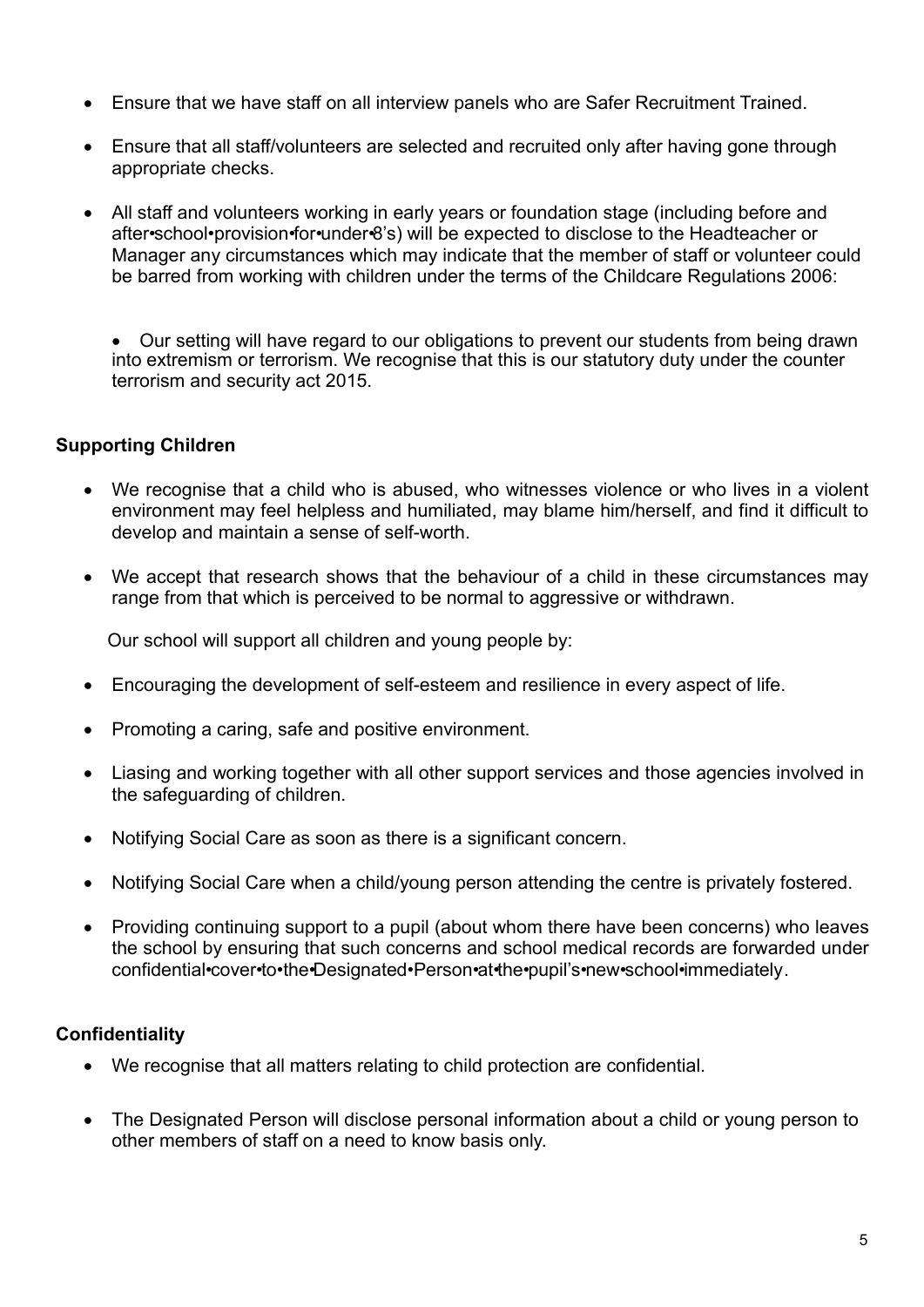- · However, all staff must be aware that they have a professional responsibility to share information with other agencies in order to safeguard children.
- All staff must be aware that they cannot promise a child to keep secrets which might compromise•the•child's•safety•or•well-being or that of another.
- · We will always undertake to share our intention to refer a child to Social Care with their parents /carers unless to do so could put the child at greater risk of harm, or impede a criminal investigation. If in doubt, we will consult with the Schools Safeguarding Team or Social Care on this point.
- · We will take 'no names' consultations with our local Assessment Teams / MASH team to discuss concerns we may have, but we understand that if they then ask for a name we will disclose those details and it will become a referral.

# **Supporting Staff**

- · We recognise that staff working in the school who have become involved with a child who has suffered harm, or appears to be likely to suffer harm may find the situation stressful and upsetting.
- We will support such staff by providing an opportunity to talk through their anxieties with the Designated Person and to seek further support. This could be provided by another trusted colleague, Occupational Health, and/or a representative of a professional body or trade union, as appropriate.
- In consultation with all staff, we have adopted a code of conduct for staff at our setting. This forms part of staff induction and is in the staff handbook. We understand that staff should have access to advice on the boundaries of appropriate behaviour.
- · We recognise that our Designated Person(s) should have access to support and appropriate workshops, courses or meetings as organised by the LA.

# **Allegations against staff**

- · All staff should take care not to place themselves in a vulnerable position with a child. It is always advisable for interviews or work with individual children or parents to be conducted in view of other adults.
- · We understand that a child or young person may make an allegation against a member of staff. If such an allegation is made, the member of staff receiving the allegation will immediately inform the centre manager or the most senior member of staff available.
- · The manager on all such occasions will discuss the content of the allegation with the LADO (Local Authority Designated Officer**) before taking any action.**

· If the allegation made to a member of staff concerns the manager themselves, the person receiving the allegation will immediately inform the secondary CPO or Bursar who will consult with LADO, without notifying the manger first.

• The school will follow the procedures for managing allegations against staff, as outlined in keeping children safe in education 2015.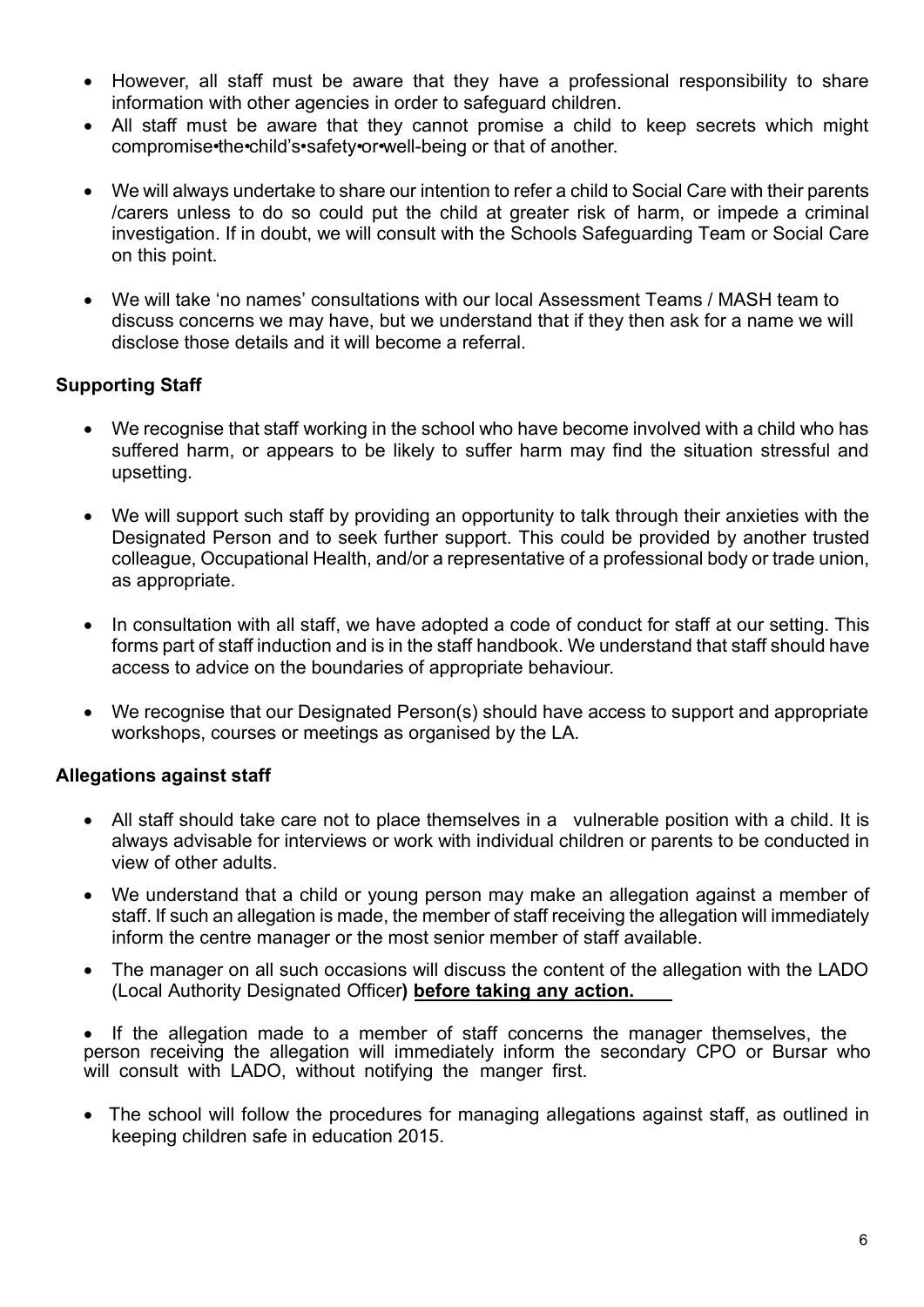*Prevent & Channel Duty – A Toolkit for Schools*

- · Suspension of the member of staff against whom an allegation has been made needs careful consideration, and we will consult with LADO and HR.
- · Our lettings agreement for other users requires that the organiser will follow LA procedures for managing allegations against staff and, where necessary, the suspension of adults from premises.

# **Whistleblowing**

We recognise that children cannot be expected to raise concerns in an environment where staff fail to do so.

All staff should be aware of their duty to raise concerns about the attitude or actions of colleagues and appropriate advice will be sought from the LADO ( Local Authority Designated Officer) or Safeguarding Team where necessary.

#### **Physical Intervention/Positive Handling**

Our policy on physical intervention/positive handling by staff is set out separately, as part of our Behaviour•Policy.•It•complies•with•LA•Guidance,•'The•Use•of•Force•to•Control•or•Restrain•Pupils' 2010.

Such events should be recorded and signed by a witness.

We recommend that staff who are likely to need to use physical intervention should be appropriately trained.

We understand that physical intervention of a nature which is both unreasonable and disproportionate to the circumstances and or causes injury or distress to a child, may be considered under child protection or disciplinary procedures.

# **Anti-Bullying**

Our policy on the prevention and management of bullying is set out in a separate policy and acknowledges that to allow or condone bullying may lead to consideration under child protection procedures. Bullying is a safeguarding matter that if left unresolved can become a child protection matter. Our setting will take seriously any bullying concerns and both investigate and take action to protect pupils where appropriate.

# **Health & Safety**

Our Health & Safety policy, set out in a separate document, reflects the consideration we give to the protection of our children both physically within the school environment and, for example, in relation to internet use, and when away from the school when undertaking school trips and visits.

# **Role of the Staff**

The Head teacher will undertake the regular review of safeguarding related policies and procedures that operate in our school. The HT has a crucial role in monitoring and challenging staff on the effectiveness of safeguarding arrangements

All staff have a responsibility for action in cases of suspected child abuse. This document outlines the procedures which should be followed if any member of staff suspects a student is being abused, or if a disclosure is made.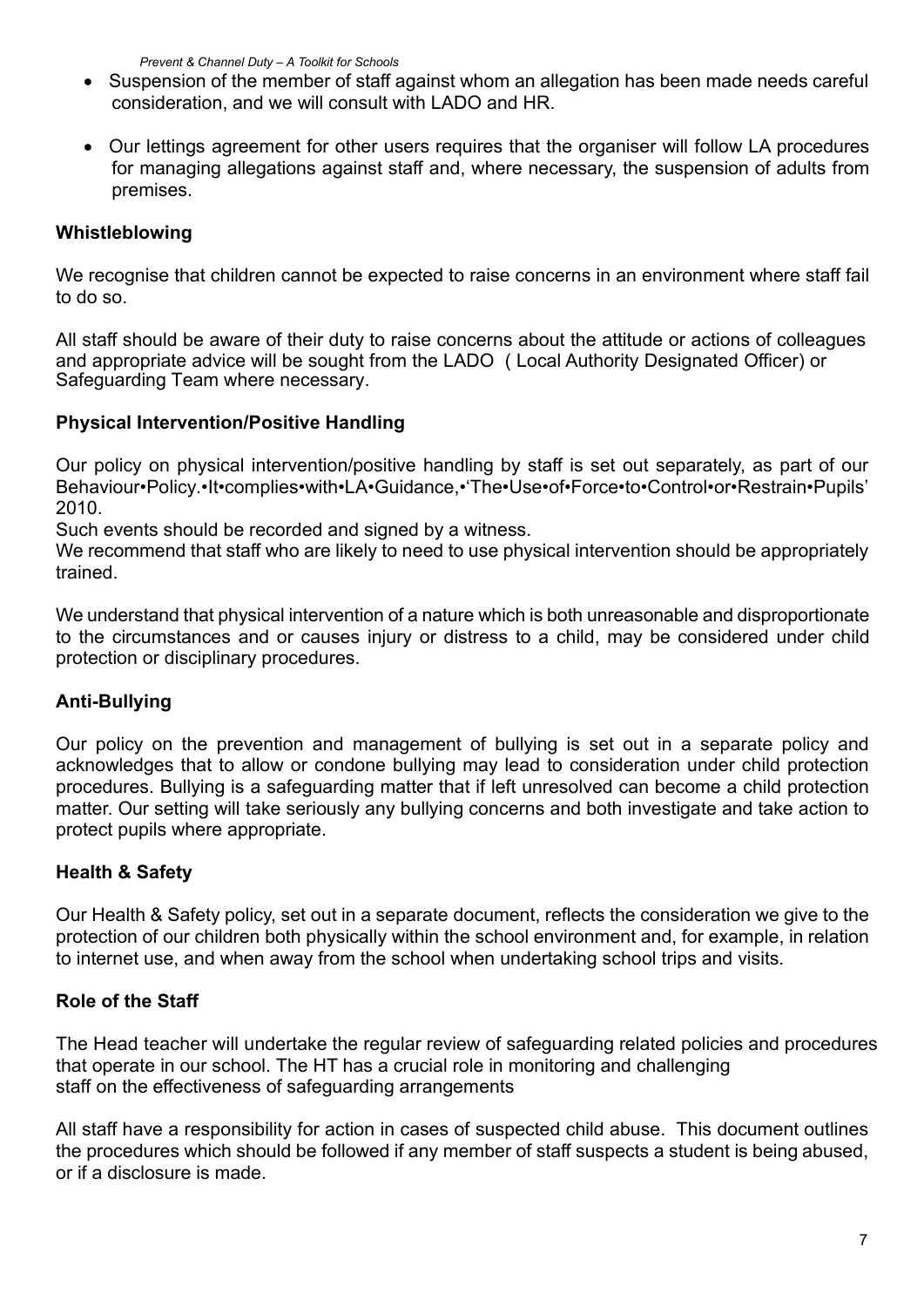All staff are asked to be alert to possible physical or emotional problems being experienced by children and young people.

> **If a student asks to speak to you about a problem do not promise confidentiality but explain that it may be necessary to consult a colleague.**

# **Categories of Abuse**

The table below outlines the four main categories of abuse as defined by the Department of Health 'Working•Together•to•Safeguard•Children'•document•2010.•(Full•definitions•can•be•found•in•this document) Staff should be aware that the possible indicators are not definitive and that some children may present these behaviours for reasons other than abuse.

| <b>Type of Abuse</b>                                                                                                                                                                                                                                                                                                                                                                                                                                                                                                                                                                                                                         | <b>Possible Indicators</b>                                                                                                                                                                                                                                                                   |
|----------------------------------------------------------------------------------------------------------------------------------------------------------------------------------------------------------------------------------------------------------------------------------------------------------------------------------------------------------------------------------------------------------------------------------------------------------------------------------------------------------------------------------------------------------------------------------------------------------------------------------------------|----------------------------------------------------------------------------------------------------------------------------------------------------------------------------------------------------------------------------------------------------------------------------------------------|
| <b>Neglect</b><br>The persistent failure to meet a child's<br>basic physical and psychological needs, Problems with personal hygiene;<br>likely to result in the serious<br>impairments•of•the•child's•health•or<br>development. Neglect may occur<br>during pregnancy as a result of<br>maternal substance abuse. Once a childschool;<br>is born, neglect may involve a parent or Poor relationship with peers;<br>carer failing to:<br>provide food, clothing and shelter;<br>protect a child from physical and<br>emotional harm or danger;<br>ensure adequate supervision;<br>ensure access to appropriate medical<br>care or treatment. | Obvious signs of lack of care<br>including:<br>Constant hunger;<br>Inadequate clothing;<br>Emaciation;<br>Lateness or non-attendance at<br>Untreated medical problems;<br>Compulsive stealing and scavenging;<br>Rocking, hair twisting, thumb sucking;<br>Running away;<br>Low self-esteem. |
| <b>Physical Abuse</b><br>May involve hitting, shaking, throwing,<br>poisoning, burning or scalding,<br>drowning, suffocating or otherwise<br>causing physical harm to a child.<br>Physical harm may also be caused<br>when a parent or carer fabricates the<br>symptoms of, or deliberately induces<br>illness in a child                                                                                                                                                                                                                                                                                                                    | Physical signs that do not tally with<br>the given account of occurrence<br>conflicting or unrealistic explanations<br>of cause repeated injuries delay in<br>reporting or seeking medical advice.                                                                                           |
| <b>Sexual Abuse</b><br>Forcing or enticing a child to take part<br>in sexual activities, not necessarily<br>involving a high level of violence,<br>whether or not the child is aware of<br>what is happening. The activities may<br>involve physical contact, penetrative<br>or non-penetrative acts and also<br>includes involving children in                                                                                                                                                                                                                                                                                              | Sudden changes in behaviour<br>Displays of affection which are sexual<br>and age inappropriate<br>Tendency to cling or need constant<br>reassurance<br>Tendency to cry easily<br>Regression to younger behaviour -<br>e.g. thumb sucking, acting like a baby<br>Unexplained gifts or money   |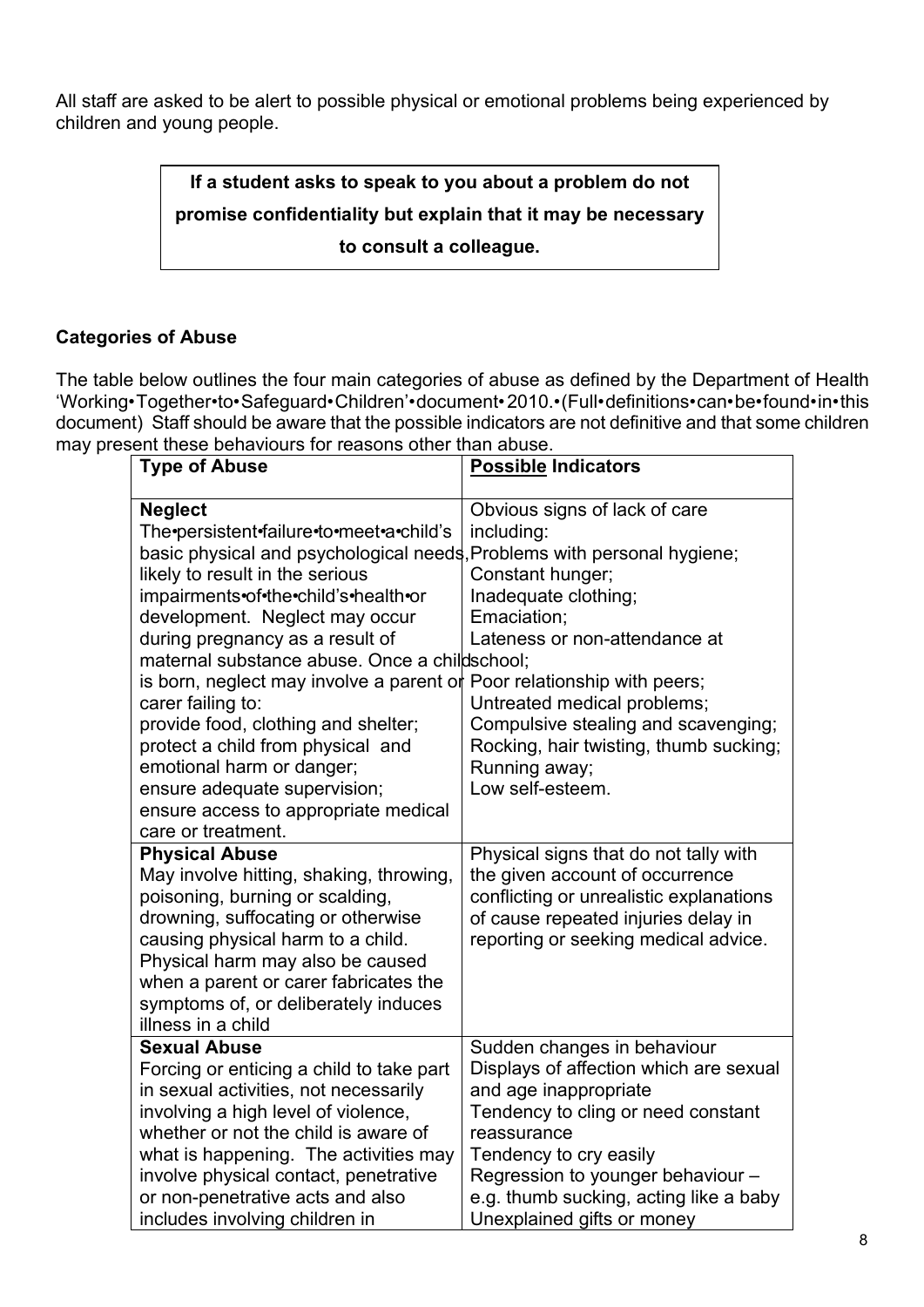| Prevent & Channel Duty - A Toolkit for Schools |                                       |
|------------------------------------------------|---------------------------------------|
| watching pornographic material or              | Depression and withdrawal             |
| watching sexual acts.                          | Wetting/soiling day or night          |
|                                                | Fear of undressing for PE             |
| <b>Emotional Abuse</b>                         | Rejection                             |
| The persistent emotional                       | Isolation                             |
| maltreatment of a child such as to             | child being blamed for actions of     |
| cause severe and persistent adverse            | adults                                |
| effects•on•the•child's•emotional               | child being used as carer for younger |
| development. It may involve                    | siblings                              |
| conveying to children that they are            | affection and basic emotional care    |
| worthless or unloved, inadequate, or           | giving/warmth, persistently absent or |
| valued only insofar as they meet the           | withheld.                             |
| needs of another person.                       |                                       |

# **Child Sexual Exploitation (CSE)**

The sexual exploitation of children and young people under 18 involves exploitative situations, contexts and relationships where young people, (or a third person or persons) receive something, (e.g. food, accommodation, drugs, alcohol, cigarettes, affections, gifts, money) as a result of them performing and/or others performing on them, sexual activities. Child sexual exploitation can occur through the use of technology without the child's immediate recognition; for example being persuaded to post sexual images on the Internet/mobile phones without immediate payment or gain. In all cases those exploiting the child/young person have power over them by virtue of their age, gender, intellect, physical strength and/or economic or other resources. Violence, coercion and intimidations are common, involvement in exploitative relationships being characterised in the main• by• the• child's• or• young• person's• limited• availability• of• choice,• resulting• from• their social/economic and/or emotional vulnerability. (DCSF 2009)

# **Key facts about (CSE Child Sexual Exploitation)**

- Sexual exploitation often starts around the age of 10 years old. Girls are usually targeted from age 10 and boys from age 8.
- It affects both girls and boys and can happen in all communities.
- · Any person can be targeted but there are some particularly vulnerable groups: Looked After Children, Children Leaving Care and Children with Disabilities.
- · Victims of CSE may also be trafficked (locally, nationally and internationally).
- · Over 70% of adults involved in prostitution were sexually exploited as children or teenagers.
- Sexual violence or abuse against children represents a major public health and social welfare problem within UK society, affecting 16% of children under 16. That is approximately 2 million children.

# **Good practice – Individuals**

- · Recognise the symptoms and distinguish them from other forms of abuse
- Treat the child/young person as a victim of abuse
- Understand the perspective / behaviour of the child/young person and be patient with them
- Help the child/young person to recognise that they are being exploited
- Collate as much information as possible
- Share information with other agencies and seek advice / refer to Social Care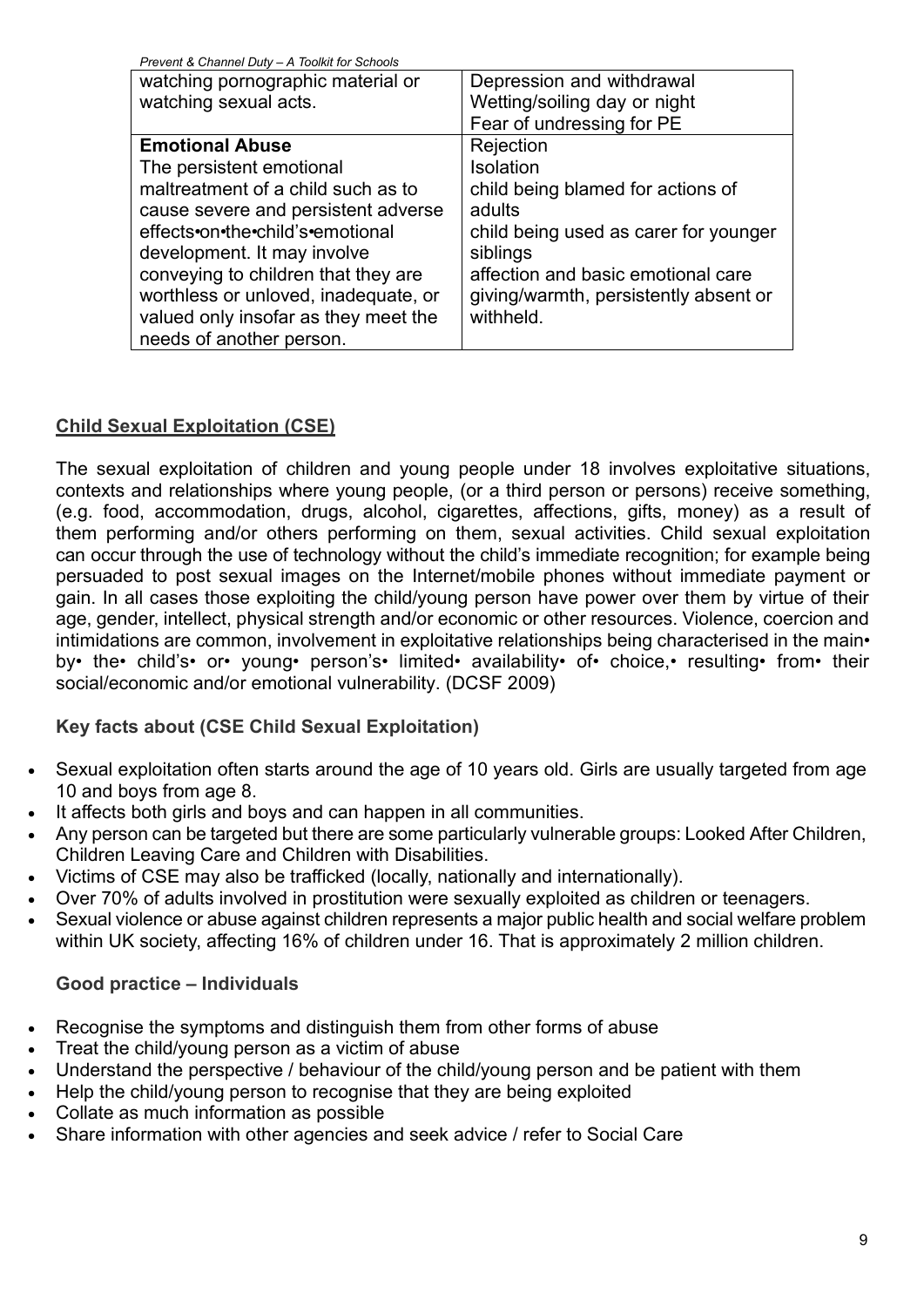*Prevent & Channel Duty – A Toolkit for Schools*

- · Ensure robust safeguarding policies and procedures are in place which cover CSE
- Promote and engage in effective multi-agency working to prevent abuse
- Work to help victims move out of exploitation
- · Cooperate to enable successful investigations and prosecutions of perpetrators

Link to guidance

https://www.gov.uk/government/uploads/system/uploads/attachment\_data/file/278849/Safeguarding\_Children\_and\_Y oung People from Sexual Exploitation.pdf

# **Forced Marriages (FM)**

FM is now a specific offence under section121 of the Anti-Social Behaviour, Crime and Policing Act 2014 that came into force on 16 June 2014.

A FM is a marriage conducted without the valid consent of one or both parties, and where duress is a factor Forced marriage is when someone faces physical pressure to marry (e.g. threats, physical violence or sexual violence) or emotional and psychological pressure (e.g. if someone is made• to• feel• like• they're• bringing• shame• on• their• family). This is very different to an arranged marriage where both parties give consent.

FM is illegal in England and Wales. This includes:

- taking someone overseas to force them to marry (whether or not the forced marriage takes place)
- marrying someone who lacks the mental capacity to consent to the marriage (whether they're•pressured•to•or•not)

Link to the guidance:

https://www.gov.uk/government/uploads/system/uploads/attachment\_data/file/380125/MultiAgencyPracticeGuidelines Nov14.pdf

#### **Female Genital Mutilation**

FGM is child abuse and a form of violence against women and girls, and therefore should be dealt with as part of existing child safeguarding/protection structures, policies and procedures.

FGM is illegal in the UK. In England, Wales and Northern Ireland, the practice is illegal under the Female Genital Mutilation Act 2003.

Other than in the excepted circumstances, it is an offence for **any person (regardless of their nationality or residence status)** to:

- perform FGM in England, Wales or Northern Ireland (section 1 of the Act);
- assist a girl to carry out FGM on herself in England, Wales or Northern Ireland (section 2 of the Act); and
- Assist (from England, Wales or Northern Ireland) a non-UK person to carry out FGM outside the UK on a **UK national or permanent UK resident** (section 3 of the Act).

Link to the guidance:

https://www.gov.uk/government/uploads/system/uploads/attachment\_data/file/380125/MultiAgency PracticeGuidelinesNov14.pdf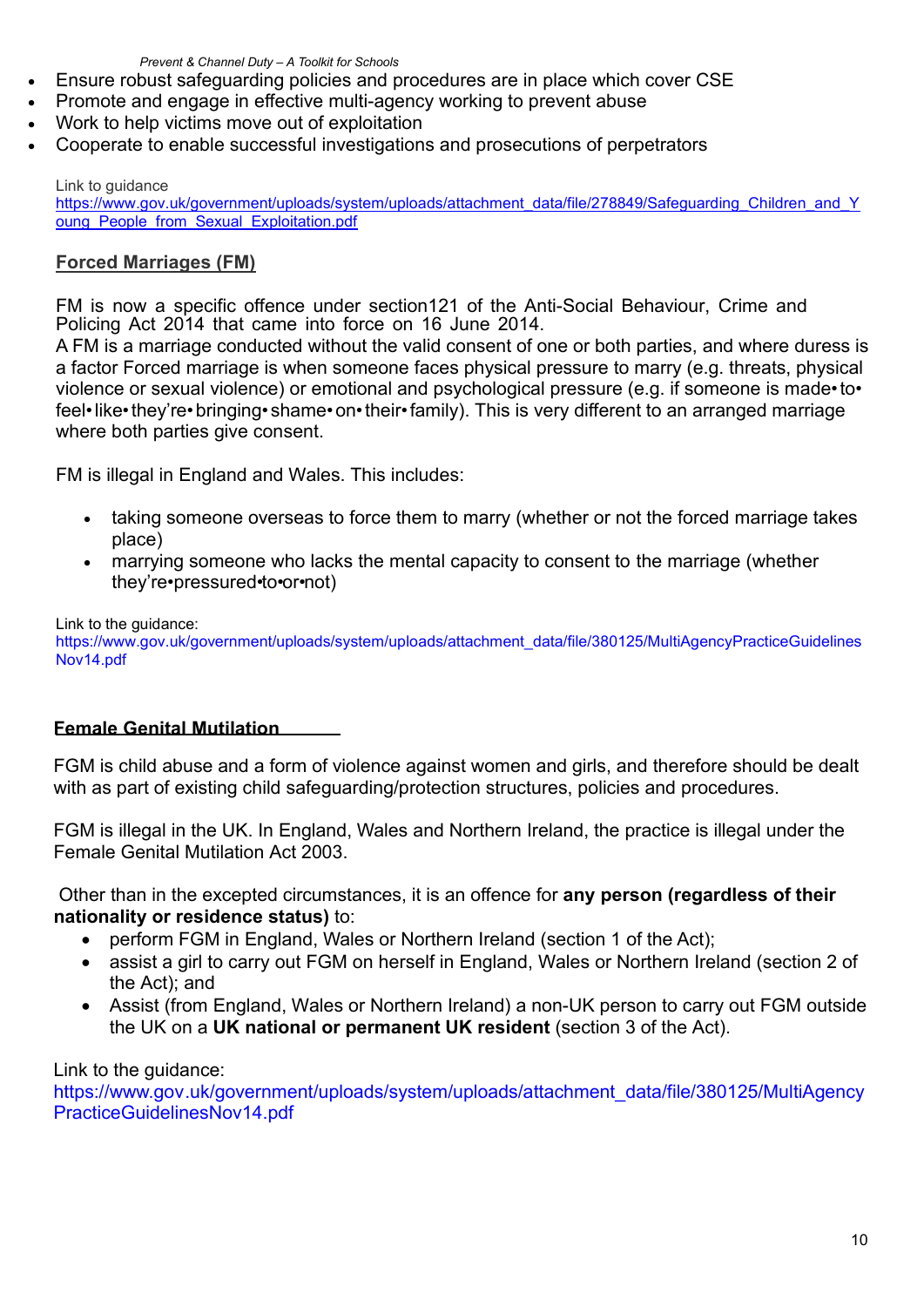# **Safeguarding Students from Radicalisation and Extremism**

The Counter-Terrorism and Security Act 2015 puts a responsibility on schools to participate in work to prevent people from being drawn into terrorism, and challenge extremist ideas that support or are shared by terrorist groups. At Lord's School the CPO and deputy CPO will undertake Prevent training and then lead the in house staff training. All staff will receive Prevent awareness training annually.

The Prevent strategy aims to stop people becoming terrorists or supporting terrorism. While it remains rare for children and young people to become involved in terrorist activity, young people from an early age can be exposed to terrorist & extremist influences or prejudiced views. As with other forms of safeguarding strategies, early intervention is always preferable. Schools, working with other local partners, families and communities, play a key role in ensuring young people and their communities are safe from the threat of terrorism.

*Prevent should be seen as part of the existing school or college safeguarding framework; a local approach to ensuring the safety and well-being of all children and young people from birth to age 19.*

The Prevent strategy identifies that young people are more likely to be vulnerable to violent extremist or terrorist narratives. Schools and colleges have a duty of care to their pupils and staff which includes safeguarding them from the risk of being drawn into terrorism. Being drawn into terrorism includes not just violent extremism but also non-violent extremism, which can create an atmosphere conducive to terrorism and can popularise views which terrorists exploit.

*The Governments Prevent Strategy defines extremism as:• "Vocal• or• active• opposition• to fundamental British values, including democracy, the rule of law, individual liberty and mutual respect and tolerance of different faiths and beliefs. We also include in our definition of extremism calls for the death of members•of•our•armed•forces".*

Schools should be safe spaces in which children and young people can understand and discuss sensitive topics, including terrorism and the extremist ideas that are part of the terrorist ideology and learn how to challenge these ideas. The 2014 Government extremism task force identified risks around radicalisation within educational institutions and it is important that Prevent is actively supporting these institutions to protect children from harm and ensure that they are taught in a way that is consistent with the law and British values.

# *British values*

*All maintained schools must meet the requirements set out in section 78 of the Education Act 2002 and promote the spiritual, moral, social and cultural (SMSC) development of their pupils. Through ensuring•pupils'•SMSC•development,•schools•can•also•demonstrate•they•are•actively•promoting fundamental British values. Actively promoting the values means challenging opinions or behaviours in school that are contrary to fundamental British values. Attempts to promote systems that• undermine• fundamental• British• values• would• be• completely• at• odds• with• schools'• duty• to provide•SMSC.•The•Teachers'•Standards•expect•teachers•to•uphold•public•trust•in•the•profession and maintain high standards of ethics and behaviour, within and outside school. This includes not undermining fundamental British values.*

*To find guidance on British values within schools visit –*

*https://www.gov.uk/government/publications/promoting-fundamental-british-values-through-smsc*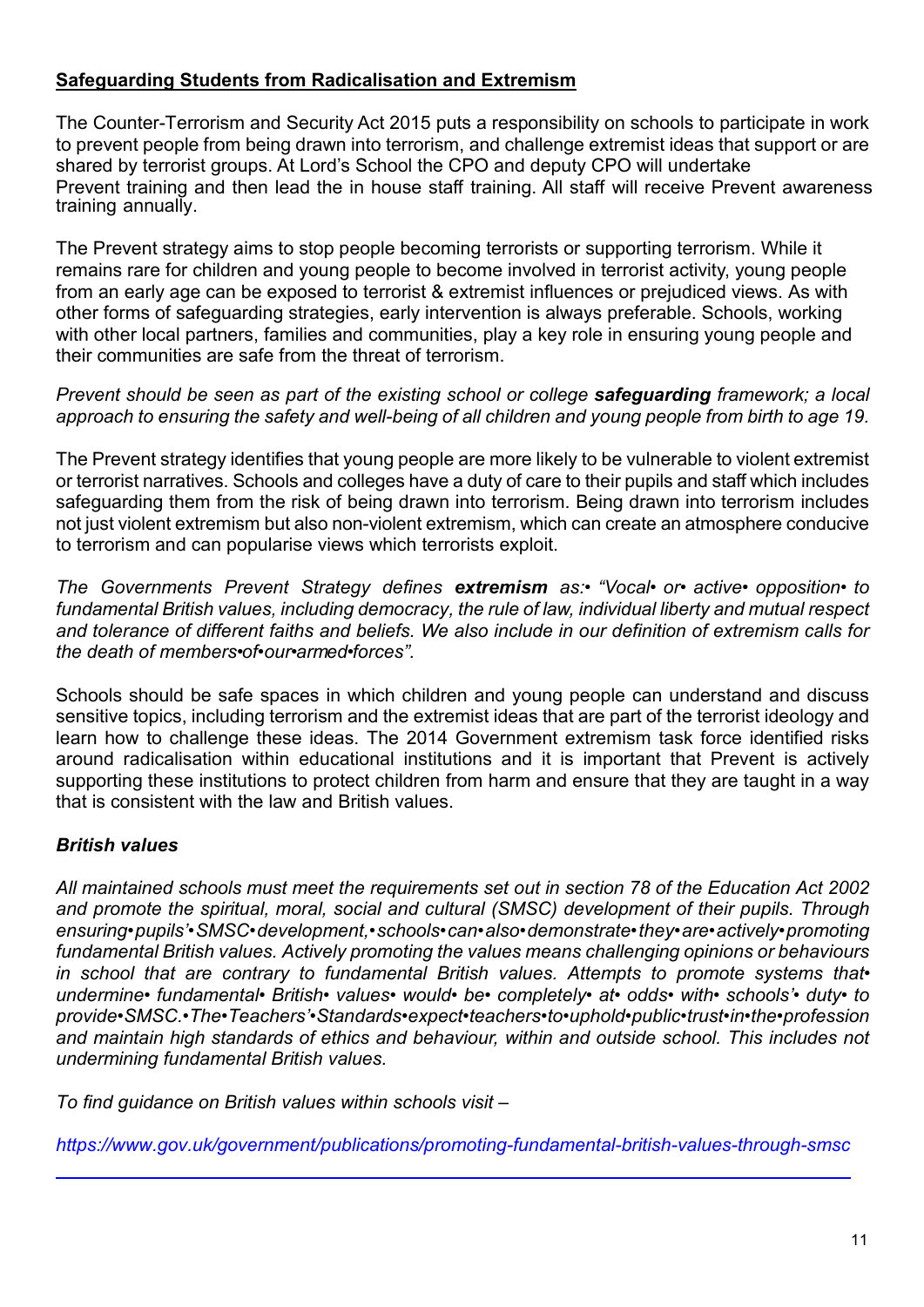Peer on Peer Abuse

Staff will always keep a very careful watch on pupils for any signs of Peer on Peer pressure Peer pressure is physical, sexual, emotional or financial coercion and abuse exercised by people over others of the same age or social group.

It can take many forms include bullying, abusive relationships, violence and harmful sexual behaviour, and can happen face-to-face, online, or through other forms of communication.

Peer pressure can happen to people of all ages but particular concerns exist over young people. The desire to conform to peer influences often increases during adolescence, with the importance and social role of peer groups outstripping that of the family.

Young people can be particularly vulnerable to the influence of harmful or anti-social peer groups, especially if their home and social environments are unable to counteract these peer influences. If any signs of Peer on Peer Abuse are witnessed staff will refer immediately to Mrs Ainsworth.

In addition staff will be aware of any signs of County lines is a term used to describe gangs and organised criminal networks involved in exporting illegal drugs into one or more importing areas within the UK, using dedicated mobile phone lines or other form of "deal line".

Any evidence of 'gang' involvement witnessed will be immediately be referred to Mrs Ainsworth who will take the matter forward to the correct authorities.

Upskirting is now a form of peer-on-peer abuse

It's a criminal offence and is now listed in paragraph 27.

Definition: upskirting is typically when a photograph is taken under a person's clothing without them knowing, for sexual gratification or to cause the victim humiliation, distress or alarm.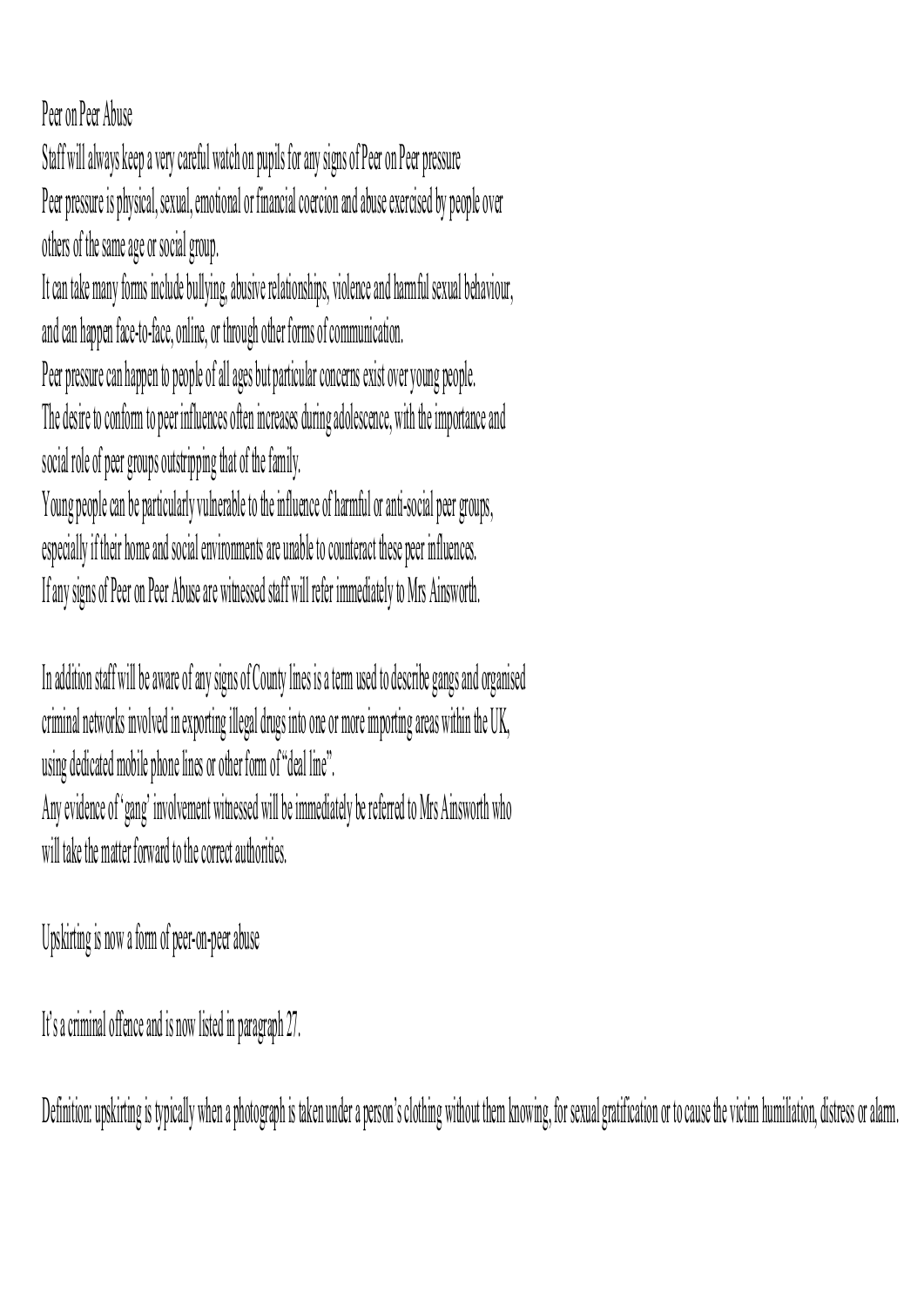# **Embedding Prevent**

At Lord's School, Prevent strategies will be embedded to keep students safe from the risk of radicalisation and extremism.

All schools have a clear responsibility to exercise their duty of care and to protect the welfare of

students. Any engagement or activity conducted under Prevent must be considered in light of local circumstances. Prevent support can be adapted to ensure activity is both appropriate and proportionate. As the strategy identifies, Prevent can work within both violent and non-violent extremism arenas and can include topics such as hate crime, racism, bullying, on line safety and extreme political views. This means that the strategy can be delivered in a variety of ways depending on the institution, its requirements and the potential risk.

# *The Counter Terrorism & Security Act 2015*

#### *The•Act•places•a•Prevent•duty•on•Lord's School•to•have•"due•regard•to•the•need•to•prevent people•from•being•drawn•into•terrorism".*

Lord's School will prevent students being at risk of radicalisation and extremism by:

- Assessing the risk of children being drawn into terrorism.
- Protecting children and young people from being drawn into terrorism by having robust safeguarding policies.
- · Ensuring that their safeguarding arrangements take into account the policies and procedures of the Local Safeguarding Children Board.
- · Ensuring that staff have training that gives them the knowledge and confidence to identify children at risk of being drawn into terrorism, and to challenge extremist ideas which can be used to legitimise terrorism.
- · Ensuring children are safe from terrorist and extremist material when accessing the Internet in school.

The self assessment tool attached at Appendix A will be used as a health check for the Senior Leadership Team within an educational establishment to assess if Prevent has been adopted into Lord's School's•mainstream•processes•and•if the Lord's requires any advice and support from their local Police Prevent Team or partner agencies to reduce their vulnerability. A School Prevent Duty Action Plan attached at Appendix C will assist the Senior Leadership Team to deliver against the Prevent Duty.

# **Indicators**

The early identification of safeguarding risks and subsequent intervention activity to protect and divert people away from the risks of radicalisation is a key element of the Prevent strategy. Following an assessment of Prevent activity within a school or college key indicators may be identified which will require further intervention activity within the location. Indicators may include things such as racist graffiti or comments being made on school premises, extremist content being shared on social media, terrorist or extremist propaganda being shared with students or vulnerable students being influenced by others with extreme views.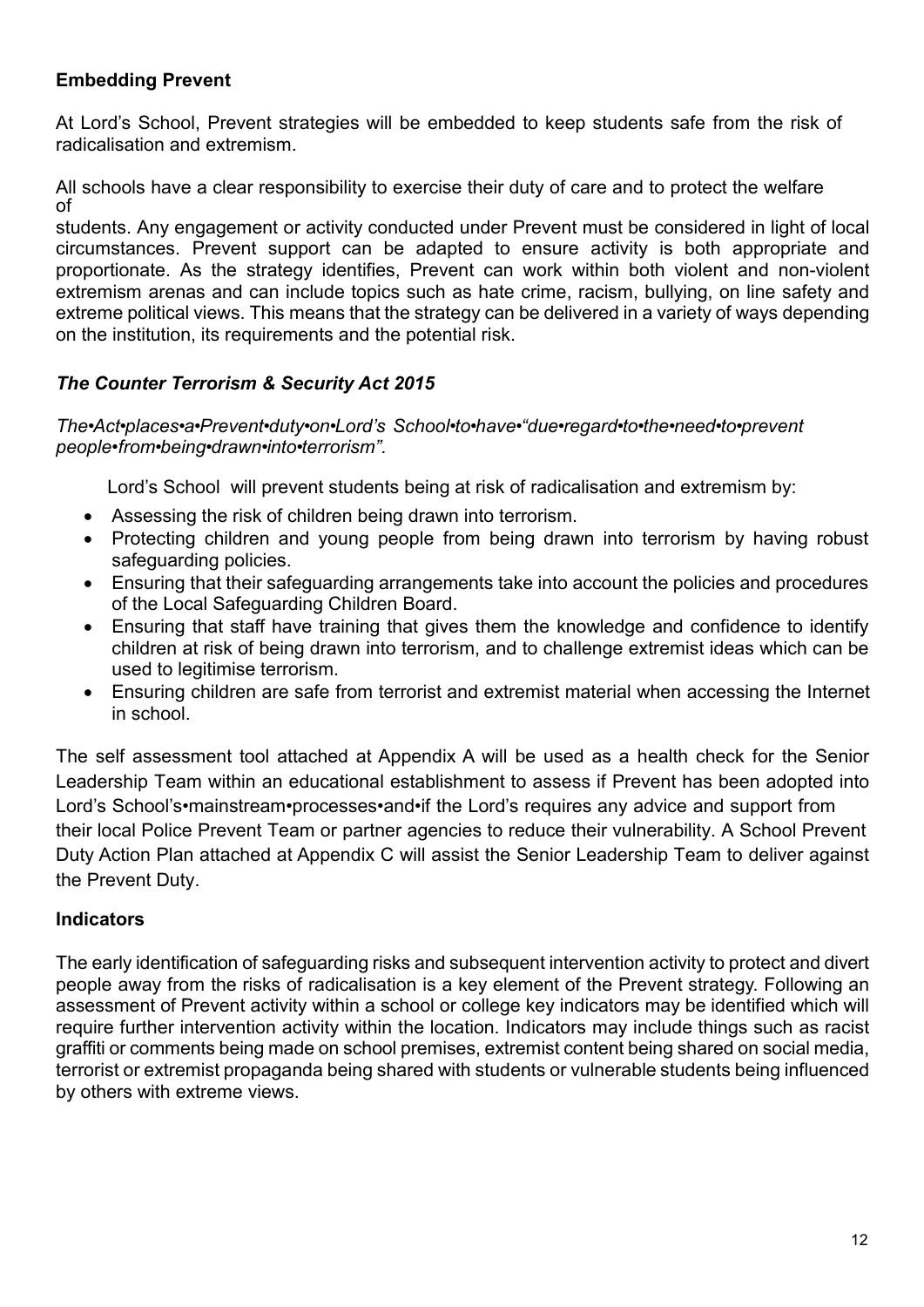# **Vulnerable Young People**

There•is•no•such•thing•as•a•'typical•extremist'•and•those•involved•in•extremism•come•from•a•range of backgrounds and experiences. A list of indicators is attached as Appendix B to provide support for professionals to understand and identify factors that could suggest a child, young person or their family may be vulnerable or involved with extremism. The list of indicators is not exhaustive and all or none may be present in individual cases of concern. Nor does it mean that vulnerable people/ young people experiencing these factors are automatically at risk of exploitation for the purposes of extremism. The accepted view is that a complex relationship between the various aspects• of• an• individual's• identity• determines• their• vulnerability• to• extremism.• Over-simplified assessments based upon demographics and poverty indicators have consistently demonstrated to increase victimisation, fail to identify vulnerabilities and, in some cases, increase the ability of extremists to exploit, operate and recruit.

#### **Supportive Interventions**

Prevent Interventions may take many forms. Police activity can be utilised when delivering intervention activity but more often it is partner agency activity that can be the most effective form of intervention. Individuals who are identified as being vulnerable to being drawn into any form of extremism that could lead to terrorist related activity may be referred into Prevent for appropriate support.

#### *Channel*

*Channel is a key element of the Prevent strategy. It is a multi-agency approach to protect people at risk from radicalisation. Channel uses existing collaboration between local authorities, statutory partners•(such•as•the•education•and•health•sectors,•social•services,•children's•and•youth•services and offender management services), the police and the local community to:*

- *• Identify•individuals•at•risk•of•being•drawn•into•terrorism*
- *• Assess•the•nature•and•extent•of•that•risk*
- *• Develop•the•most•appropriate•support•plan•for•the•individuals•concerned.*

*Channel is about safeguarding children and adults from being drawn into committing terrorist- related activity. It is about early intervention to protect and divert people away from the risk they face before illegality occurs.*

*Channel is one tactical option employed by Prevent and has recently been placed on a statutory footing. To understand more about the Channel Programme further information can be found here.*

www.gov.uk/government/publications/channel-guidance

Channel vulnerability assessment - Publications - GOV.UK

*There is an online training package that covers Prevent and Channel (approx. completion time is 20 minutes).*

http://course.ncalt.com/Channel\_General\_Awareness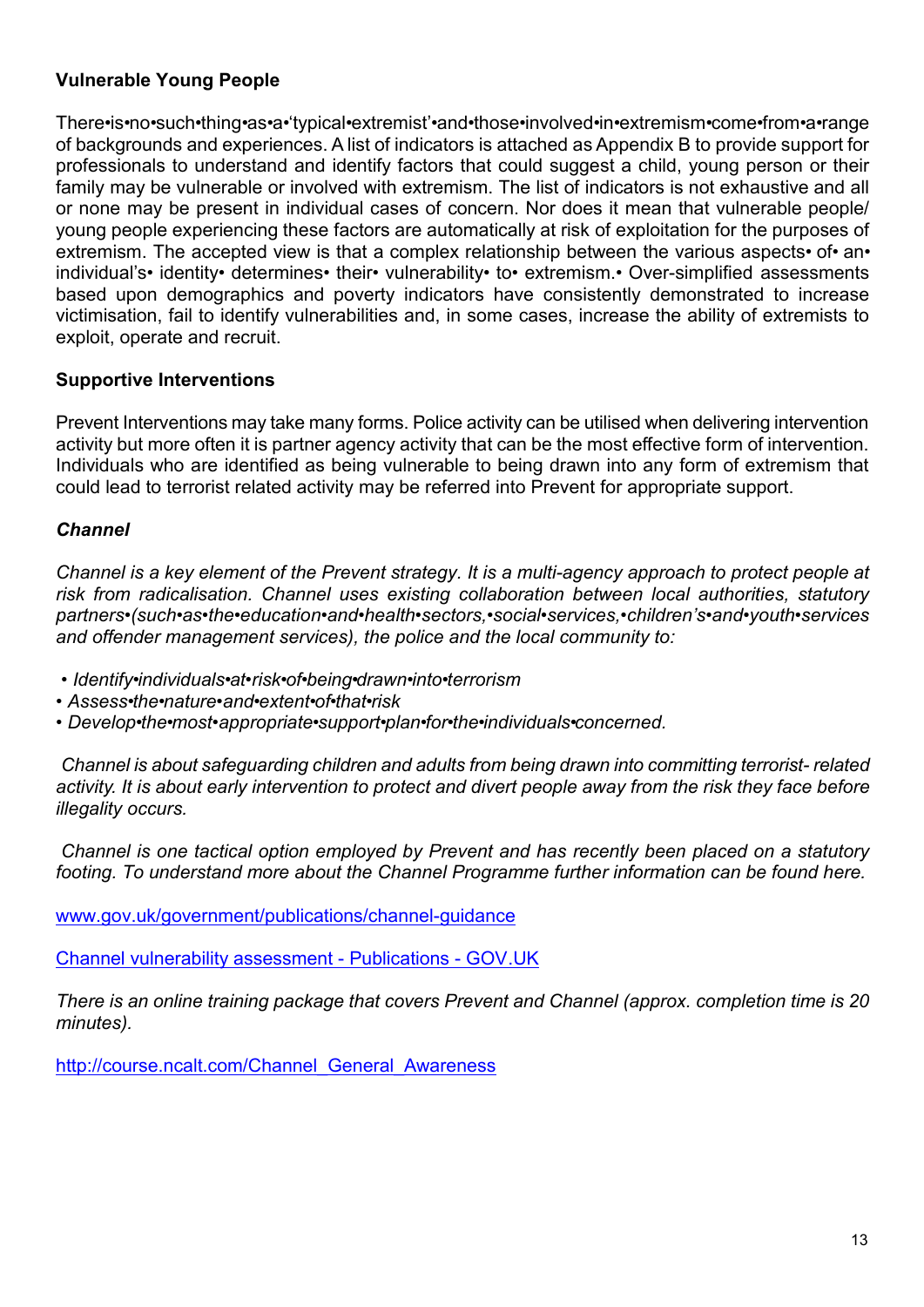#### **Reporting Concerns**

Should concerns require support from other agencies there are a number of ways that issues relating to terrorism and extremism can be reported. These include the following:

- · Dept for Education Due Diligence & Counter Extremism Group: **020 7340 7264**
- · Anti Terrorist Hotline: **0800 789 321**
- · Crime stoppers: **0800 555 111**
- · Relevant Police force: **101**
- · www.gov.uk/report-suspicious-activity-to-mi5
- · www.gov.uk/report-terrorism

#### *Social media*

*Social media is an increasingly influential part of life particularly for young people. It has been identified as an important tool in the sharing of extreme material and extremist groups are actively using social media to inform, share propaganda, radicalise and recruit for their cause. Social media safeguarding is an important element of protecting young people from extremist narratives and Prevent can play an active part in this process.*

*To report any online terrorist related online material visit: www.gov.uk/report-terrorism*

#### **Resources and Training**

In addition to the Channel training package mentioned above there are a range of training materials available.

In support of the Prevent Duty the Home Office will be making training materials available.

The•National•Prevent•Delivery•Unit•has•created•a•'Prevent•Cloud'•containing•a•number•of•Prevent awareness products which can be accessed via Google Drive. For further details contact your local Police Prevent Officer.

#### **Find out more**

The following resources are available to find out more about the Prevent strategy:

#### **The Prevent strategy:**

www.gov.uk/government/policies/protecting-the-uk-against-terrorism/supporting-pages/prevent

www.gov.uk/government/uploads/system/uploads/attachment\_data/file/97976/prevent-strategyreview.pdf

#### **The Prevent Duty:**

Prevent duty guidance - Publications - GOV.UK

#### **Dealing with Disclosures**

#### **Receive**

14 Always stop and listen straight away to someone who wants to tell you about incidents or suspicions of abuse. Listen quietly and actively, giving your undivided attention. Allow silences when needed. Do not show shock or disbelieve but take what is said seriously.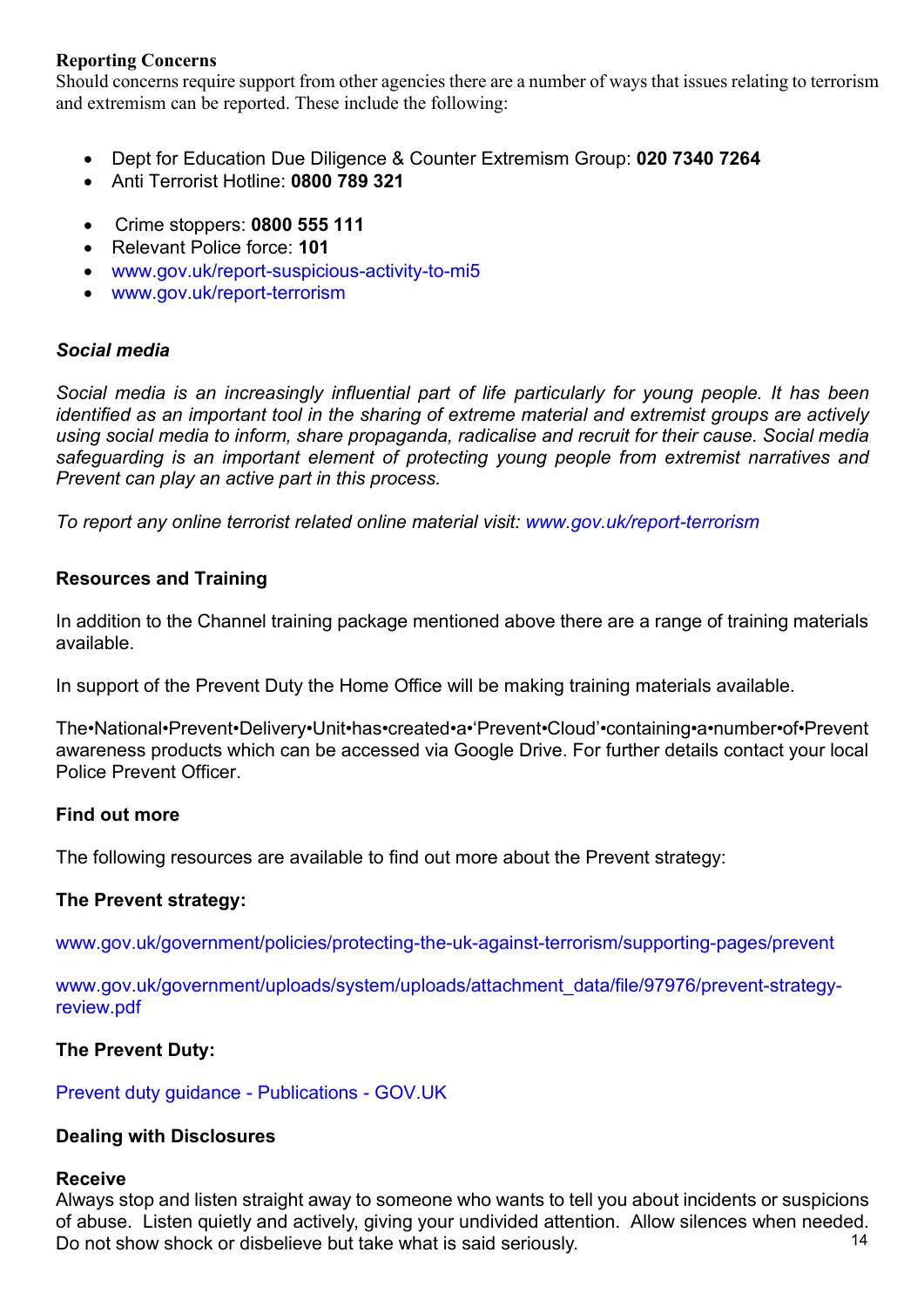#### **Reassure**

Stay calm, no judgements, empathise. **Never make a promise that you can keep what a child has said a secret.** Give reassurance that only those who need to know will be told. Reassure the young person that they were right to tell you.

#### **React**

React to the student only as far as is necessary for you to establish whether or not you need to refer•this•matter,•but•don't•interrogate•for•full•details.

Don't•ask•leading•questions – keep the open questions e.g. "is there anything else you want to say?"

Do not criticize the perpetrator; the student may have affection for him/her.

Explain what you will do next – inform designated teacher, keep in contact.

#### **Record**

If possible make brief notes about what they are actually telling you at the time. Keep these notes, however rough they are. If you are unable to make notes at the time write down what was said as soon as you can.

Try to record what was actually said by the student rather than your interpretation of what they are telling you.

Record the date, time, place and any noticeable nonverbal behaviour.

#### **Making a referral**

If staff have significant concerns or are uncertain about acting upon more unspecified concerns about•any•student•they•should•make•them•known•to•the•UTC's•Designated•Child•Protection•Officer ("CPO").

| <b>Designated CPO</b>      | <b>Deputy Designated CPO</b> |
|----------------------------|------------------------------|
| Principal (Anne Ainsworth) | Deputy Head (Z Ghanchi)      |
|                            |                              |

#### **Report**

Report the incident to the designated teacher and do not tell any other adults or students what you have been told.

**Never attempt to carry out an investigation of suspected abuse by interviewing the young person or any others involved. This is a highly skilled role and any attempts by yourself could affect possible criminal proceedings.**

#### **Record Keeping**

The designated teachers for child protection are responsible for ensuring that the necessary paperwork is completed and sent to the relevant people and stored in a safe and confidential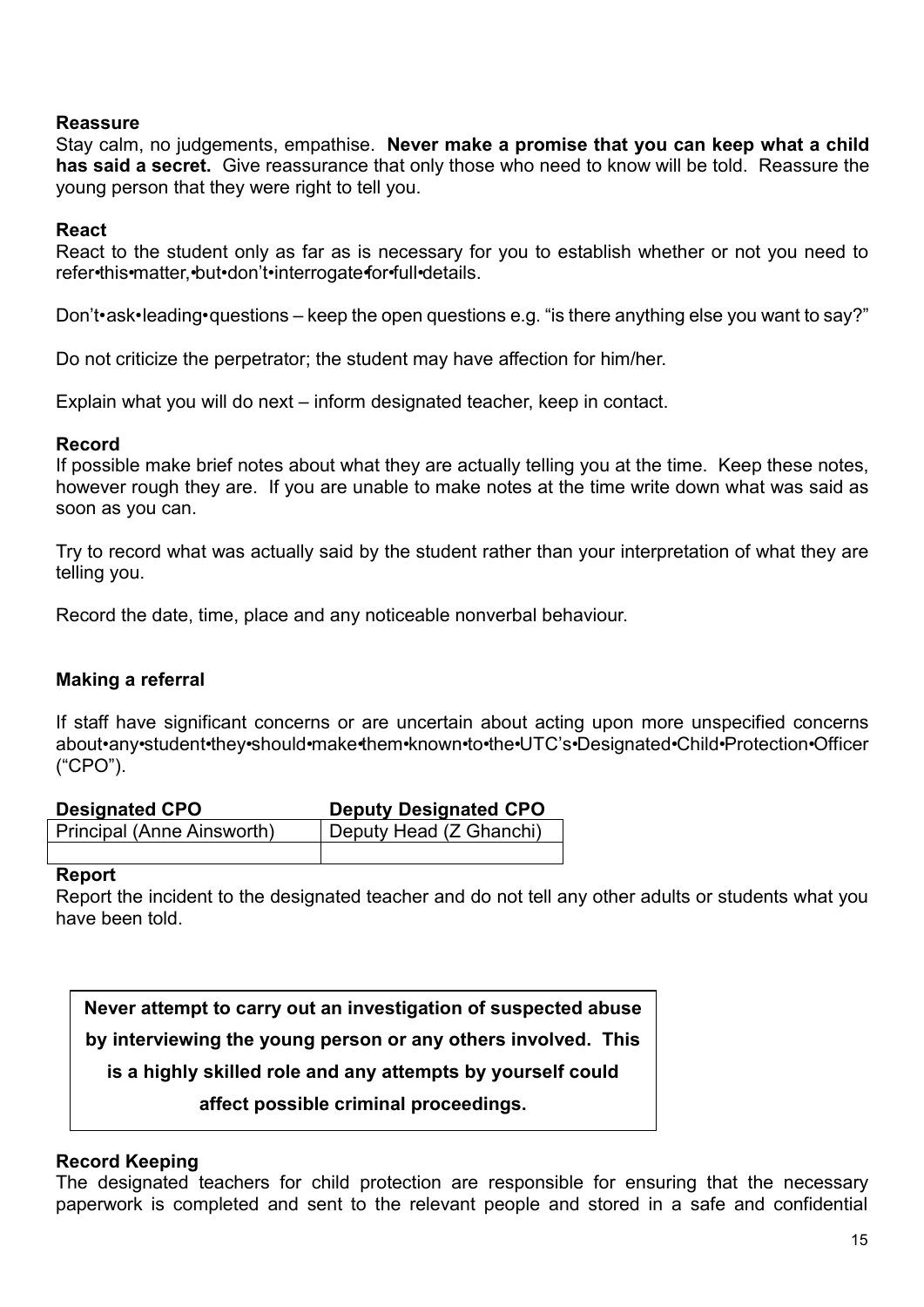place. This means that the records will be a coherent factual record of the concerns that are stored on individual children in a clear chronological order.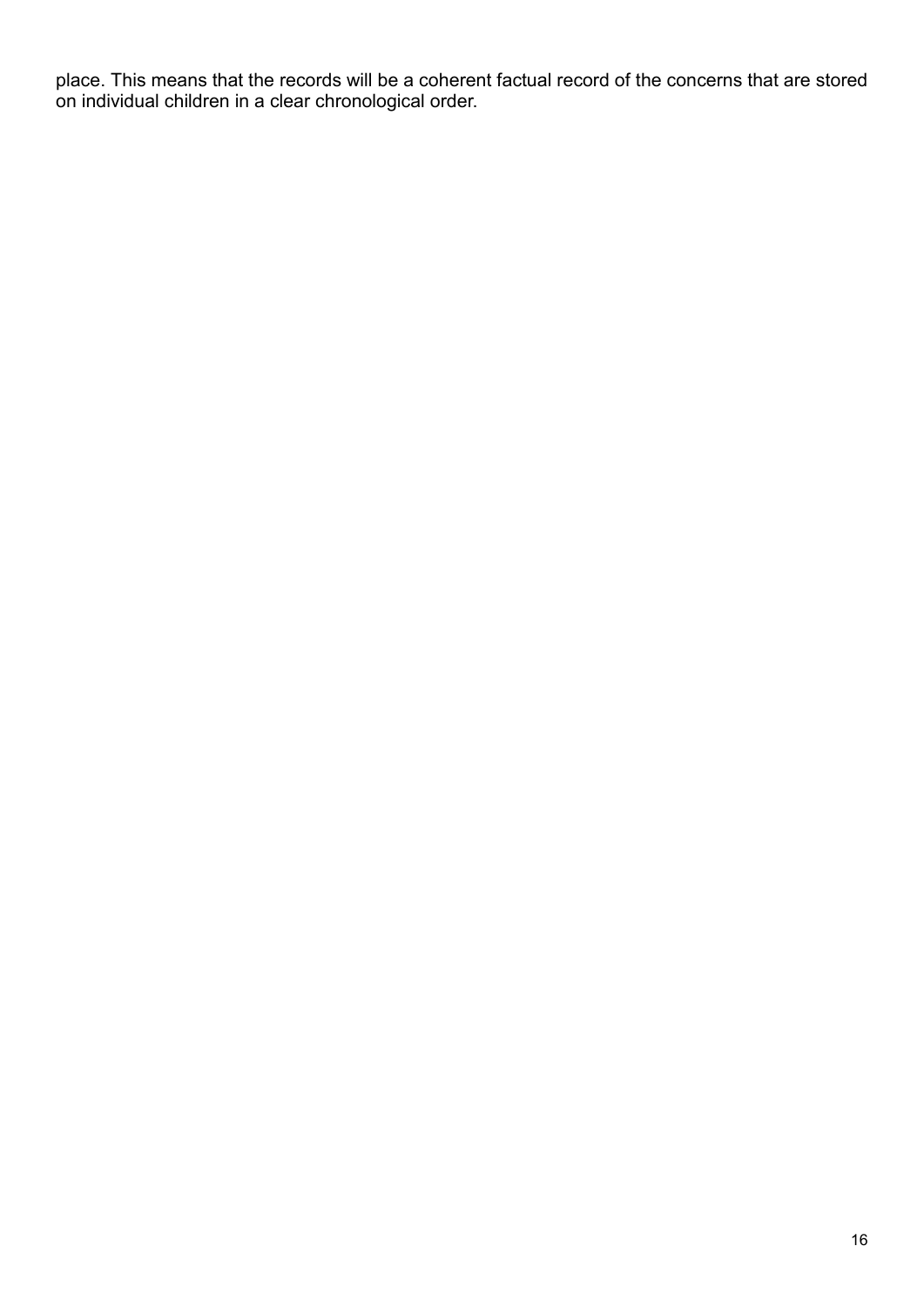**Appendix A**



# **Prevent & Safeguarding Self Assessment**



#### **Introduction**

Everyone who comes into contact with children and their families has a role to play in safeguarding children. Schools have a duty of care to their pupils and staff which includes safeguarding them from the risk of being drawn into terrorism - this includes not just violent extremism but also non-violent extremism, which can create an atmosphere conducive to terrorism and can popularise views which terrorists exploit. Schools should be safe spaces in which children and young people can understand and discuss sensitive topics, including terrorism and the extremist ideas that are part of the terrorist ideology and learn how to challenge these ideas.

School staff are particularly important as they are in a position to identify concerns early and provide help for children, to prevent concerns from escalating. Schools and colleges and their staff form part of the wider safeguarding system for children. This system is described in statutory guidance *Working Together to Safeguard Children (March 2013)* and *Keeping Children Safe in Education (October 2014).* Schools and colleges should work with social care, the police, health services and other services to promote the welfare of children and protect them from harm. Radicalisation is listed as a specific safeguarding issue within this statutory guidance and is addressed within the Government Prevent Strategy. The Counter-Terrorism and Security Act 2015 places a duty on Schools•to•'have•"due•regard•to•the•need•to•prevent•people•from•being•drawn•into•terrorism".

#### **The Prevent Strategy has three main objectives:**

- · Respond to the **ideological challenge** of terrorism & the threat we face from those who promote it;
- · **Prevent people from being drawn into terrorism** and ensure that they are given appropriate advice and support;
- · Work with **sectors and institutions** where there are risks of radicalisation which we need to address.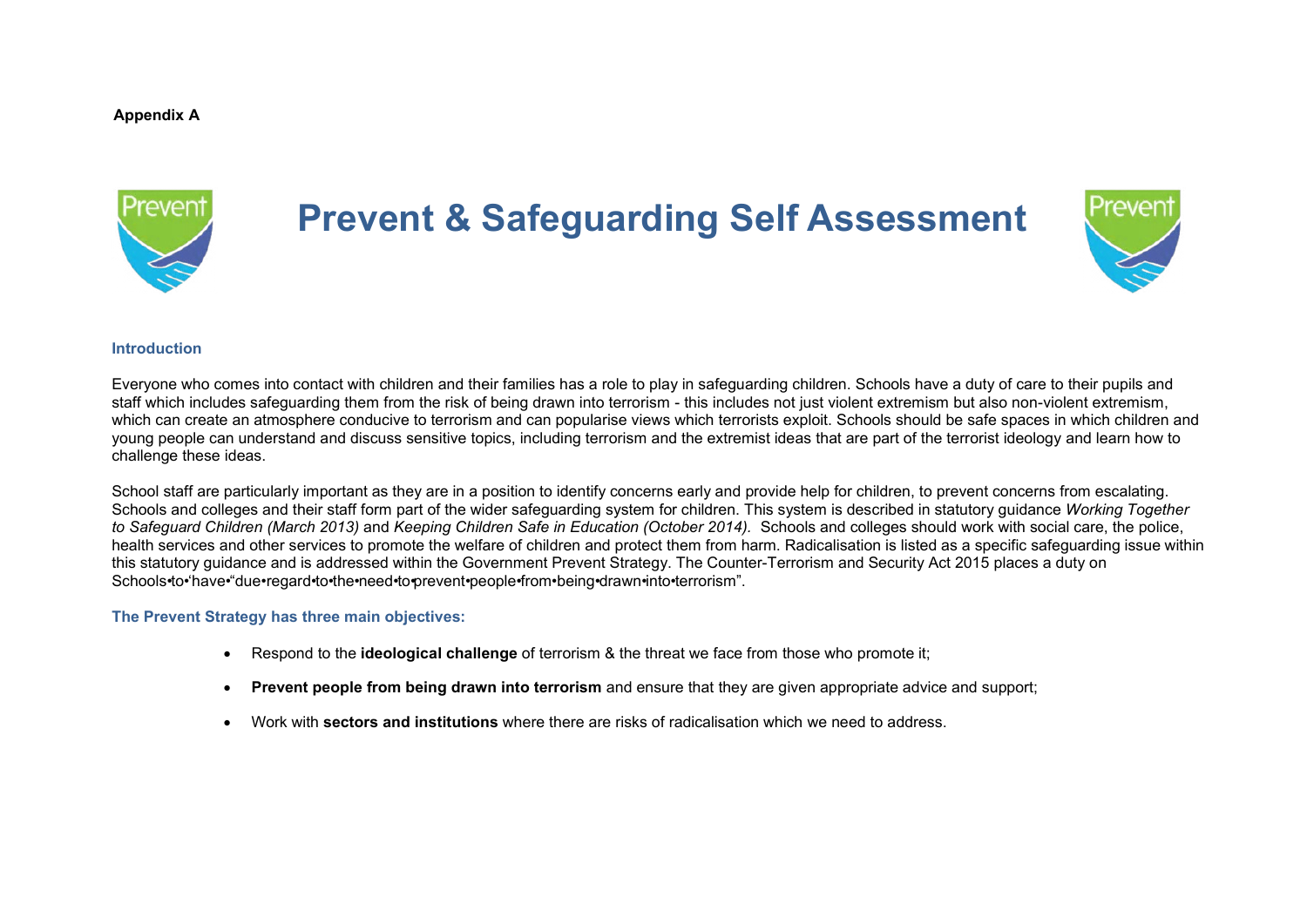|           | <b>Prevent Self Assessment</b>                                                                                                                                      |              |                 |                             |  |  |
|-----------|---------------------------------------------------------------------------------------------------------------------------------------------------------------------|--------------|-----------------|-----------------------------|--|--|
|           | <b>Objective: Adoption of Prevent into Mainstream Processes</b>                                                                                                     |              |                 |                             |  |  |
|           | <b>Governance</b>                                                                                                                                                   |              |                 |                             |  |  |
| <b>No</b> |                                                                                                                                                                     | <b>Owner</b> | <b>Evidence</b> | <b>RAG</b><br><b>Status</b> |  |  |
| 1.1       | Does the Institution have a nominated Staff (and Governor) Prevent                                                                                                  |              |                 |                             |  |  |
|           | Lead?                                                                                                                                                               |              |                 |                             |  |  |
|           | <b>Risk Assessment</b>                                                                                                                                              |              |                 |                             |  |  |
| <b>No</b> |                                                                                                                                                                     | <b>Owner</b> | <b>Evidence</b> | <b>RAG</b>                  |  |  |
| 2.1       | Do the Senior Leadership team and Governors have an understanding,                                                                                                  |              |                 |                             |  |  |
|           | shared with partners, of the potential risk in the local area to assess the                                                                                         |              |                 |                             |  |  |
|           | risk of pupils being drawn into terrorism, including support for the                                                                                                |              |                 |                             |  |  |
|           | extremist ideas that are part of terrorist ideology?                                                                                                                |              |                 |                             |  |  |
| 2.2       | Is•Prevent•included•within•the•Institution's•Safeguarding•Policy?                                                                                                   |              |                 |                             |  |  |
| 2.3       | Is•Prevent•included•the•within•the•Institution's•Safer Recruitment Policy?                                                                                          |              |                 |                             |  |  |
| 2.4       | Is•Prevent•included•within•the•Institution's•venue•hiring•policy?<br>Are                                                                                            |              |                 |                             |  |  |
|           | due diligence checks conducted on groups/individuals seeking to hire/use                                                                                            |              |                 |                             |  |  |
|           | school premises?                                                                                                                                                    |              |                 |                             |  |  |
| 2.5       | Is•Prevent•included•within•the•Institution's•Visitors•Policy?                                                                                                       |              |                 |                             |  |  |
|           | Are due diligence checks conducted on visitors to the school?                                                                                                       |              |                 |                             |  |  |
|           | Does the policy set out clear protocols for ensuring that any visiting                                                                                              |              |                 |                             |  |  |
|           | speakers - whether invited by staff or by pupils themselves - are suitable                                                                                          |              |                 |                             |  |  |
|           | and appropriately supervised within school?                                                                                                                         |              |                 |                             |  |  |
| 2.6       | Is•Prevent•included•within•the•Institution's•Contractors•Policy?                                                                                                    |              |                 |                             |  |  |
|           | Are due diligence checks conducted on contractors working at the school                                                                                             |              |                 |                             |  |  |
|           | or providing extracurricular activities?                                                                                                                            |              |                 |                             |  |  |
|           | Does the policy set out clear protocols for ensuring that any visiting                                                                                              |              |                 |                             |  |  |
|           | contractors are suitable and appropriately supervised within school?                                                                                                |              |                 |                             |  |  |
| 2.7       | Is Prevent an agenda item of relevant meetings / planning processes?                                                                                                |              |                 |                             |  |  |
| 2.8       | Is there a clear referral route for vulnerable individuals to receive support                                                                                       |              |                 |                             |  |  |
|           | through the Channel process?                                                                                                                                        |              |                 |                             |  |  |
| 2.9       | Are fundamental British values promoted in the delivery of the curriculum<br>and extra-curricular activities and reflected in the general conduct of the<br>school? |              |                 |                             |  |  |
|           | <b>Working In Partnership</b>                                                                                                                                       |              |                 |                             |  |  |
|           |                                                                                                                                                                     |              |                 |                             |  |  |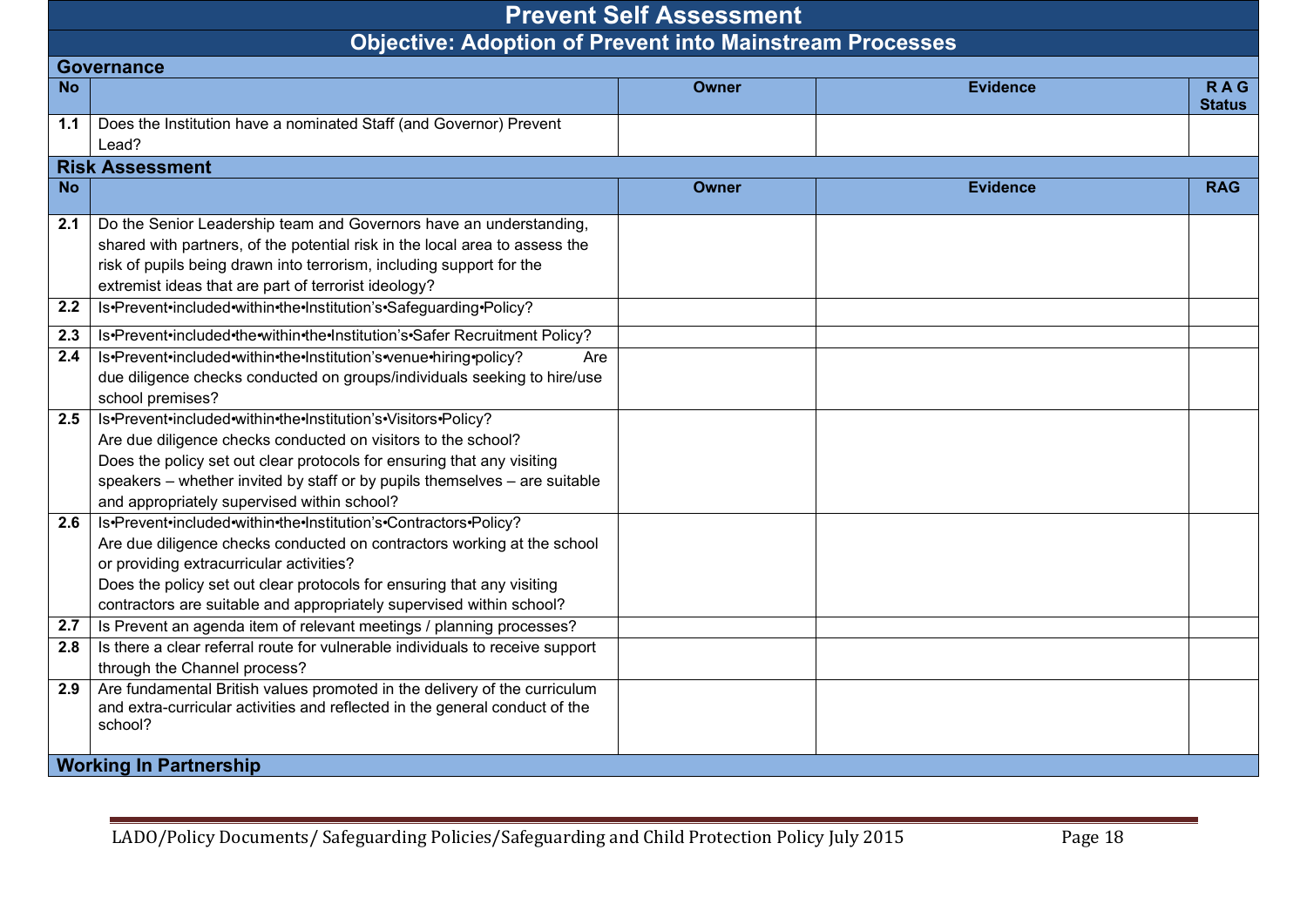| <b>No</b> |                                                                             | <b>Owner</b> | <b>Evidence</b> | <b>RAG</b> |
|-----------|-----------------------------------------------------------------------------|--------------|-----------------|------------|
| 3.1       | Does the Institution have engagement with wider Prevent work through        |              |                 |            |
|           | their local Prevent Partnership?                                            |              |                 |            |
| 3.2       | Is Prevent included within Information sharing protocols / MOU?             |              |                 |            |
| 3.3       | Is the Institution included in an agreed Prevent Partnership                |              |                 |            |
|           | <b>Communication Policy?</b>                                                |              |                 |            |
| 3.4       | Do the safeguarding arrangements take into account the procedures and       |              |                 |            |
|           | practice of the local authority as part of the inter-agency safeguarding    |              |                 |            |
|           | procedures set up by the Local Safeguarding Children Board (LSCB)?          |              |                 |            |
|           | 3.5 Do the child protection policies describe procedures which are in       |              |                 |            |
|           | accordance with government guidance and refer to locally agreed inter-      |              |                 |            |
|           | agency procedures put in place by the LSCB?                                 |              |                 |            |
|           | <b>Staff Training</b>                                                       |              |                 |            |
| <b>No</b> |                                                                             | <b>Owner</b> | <b>Evidence</b> | <b>RAG</b> |
| 4.1       | Does the Institution have an annual policy and training review process in   |              |                 |            |
|           | place?                                                                      |              |                 |            |
| 4.2       | Does the institution regularly assess Prevent Training needs to raise their |              |                 |            |
|           | awareness of Prevent issues with staff and the Governing body?              |              |                 |            |
|           | Do staff members have sufficient training to give them the knowledge and    |              |                 |            |
|           | confidence to identify children at risk of being drawn into terrorism and   |              |                 |            |
|           | challenge extremist ideas which can be used to legitimise terrorism and     |              |                 |            |
|           | are shared by terrorist groups?                                             |              |                 |            |
| 4.3       | Are staff members aware of Prevent issues and the referrals process into    |              |                 |            |
|           | the Channel process?                                                        |              |                 |            |
|           | <b>Safety Online</b>                                                        |              |                 |            |
| <b>No</b> |                                                                             | Owner        | <b>Evidence</b> | <b>RAG</b> |
| 5.1       | Does the School IT system have appropriate levels of filtering to ensure    |              |                 |            |
|           | children are safe from terrorist and extremist material when accessing the  |              |                 |            |
|           | Internet in school?                                                         |              |                 |            |
| 5.2       | What processes and procedures are in place to ensure children use the       |              |                 |            |
|           | Internet responsibly?                                                       |              |                 |            |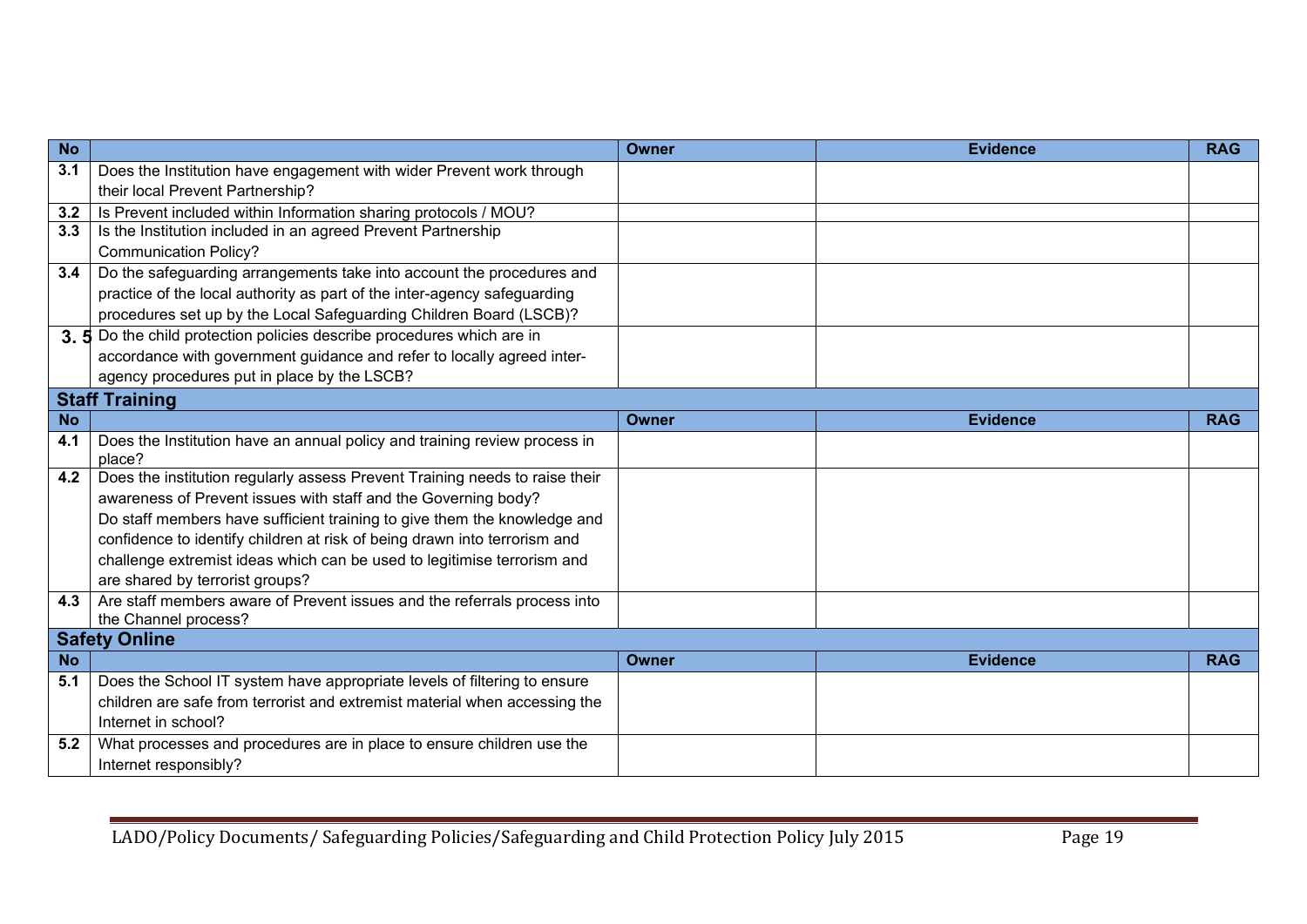| ึง.ง | ∍stafl<br>an∖<br>awareness '<br>pupils and<br>Inter.<br>Sate<br>∣ ∩arare<br>me.<br><b>valt</b><br>◡ |  |  |
|------|-----------------------------------------------------------------------------------------------------|--|--|
|      | training                                                                                            |  |  |

This self assessment tool has been developed to aid compliance with the Prevent Duty as a health check for the Senior Leadership Team within a school to assess•if•Prevent•has•been•adopted•into•their•institution's•mainstream•processes.•This•will•identify•if•their•institution•requires any advice and support from their local Prevent Team or partner agencies to reduce their vulnerability.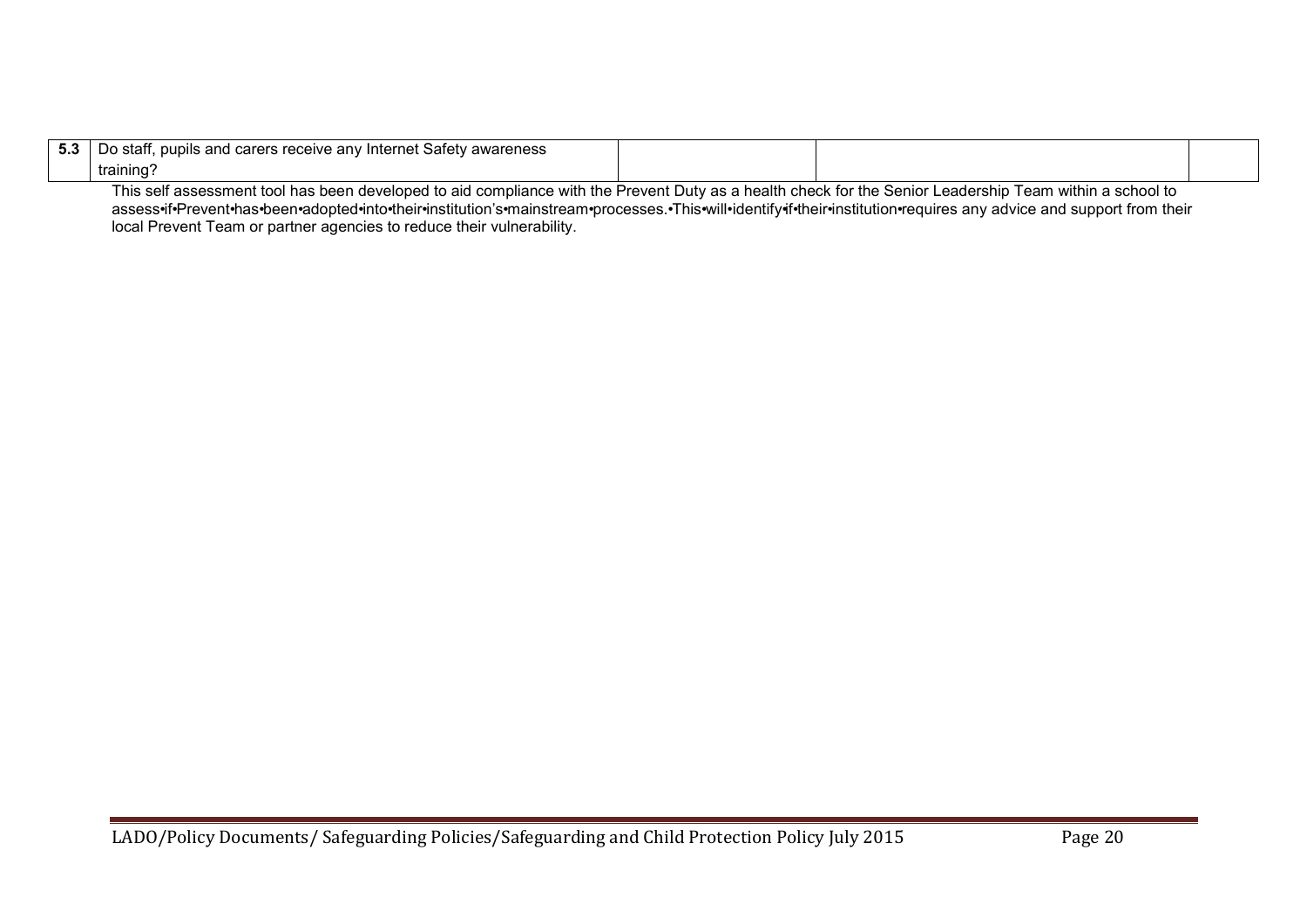# Appendix B

# **Indicators**

## **Vulnerability**

• Identity•Crisis - Distance from cultural/ religious heritage and uncomfortable with their place in the society around them

• Personal•Crisis – Family tensions; sense of isolation; adolescence; low self esteem; disassociating from existing friendship group and becoming involved with a new and different group of friends; searching for answers to questions about identity, faith and belonging

• Personal•Circumstances – Migration; local community tensions; events affecting country or region of origin; alienation from UK values; having a sense of grievance that is triggered by personal experience of racism or discrimination or aspects of Government policy

• Unmet•Aspirations – Perceptions of injustice; feeling of failure; rejection of civic life

• Criminality – Experiences of imprisonment; poor resettlement/ reintegration, previous involvement with criminal groups

## **Access to extremism / extremist influences**

• Is•there•reason•to•believe•that•the•child/young•person associates with those known to be involved in extremism - either because they associate directly with known individuals or because they frequent key locations where these individuals are known to operate? (e.g. the child/young person is the partner, spouse, friend or family member of someone believed to be linked with extremist activity)

• Does•the•child/young•person•frequent,•or•is•there•evidence•to•suggest•that•they•are•accessing•the•internet•for•the•purpose of extremist activity? (e.g. Use of closed network groups, access to or distribution of extremist material, contact associates covertly via Skype/email etc)

• Is•there•reason•to•believe•that•the•child/young•person•has•been•or•is•likely•to•be•involved•with•extremist/•military•training camps/ locations?

• Is•the•child/young•person•known•to•have•possessed•or•is•actively•seeking•to•possess•and/•or•distribute•extremist•literature/ other media material likely to incite racial/ religious hatred or acts of violence?

• Does•the•child/young•person•sympathise with, or support illegal/illicit groups e.g. propaganda distribution, fundraising and attendance at meetings?

• Does•the•child/young•person•support•groups•with•links to extremist activity but not illegal/illicit e.g. propaganda distribution, fundraising and attendance at meetings?

# **Experiences, Behaviours and Influences**

- Has•the•child/•young•person•encountered•peer,•social,•family•or•faith•group•rejection?
- Is•there•evidence•of•extremist•ideological,•political•or•religious•influence•on•the•child/•young person from within or outside UK?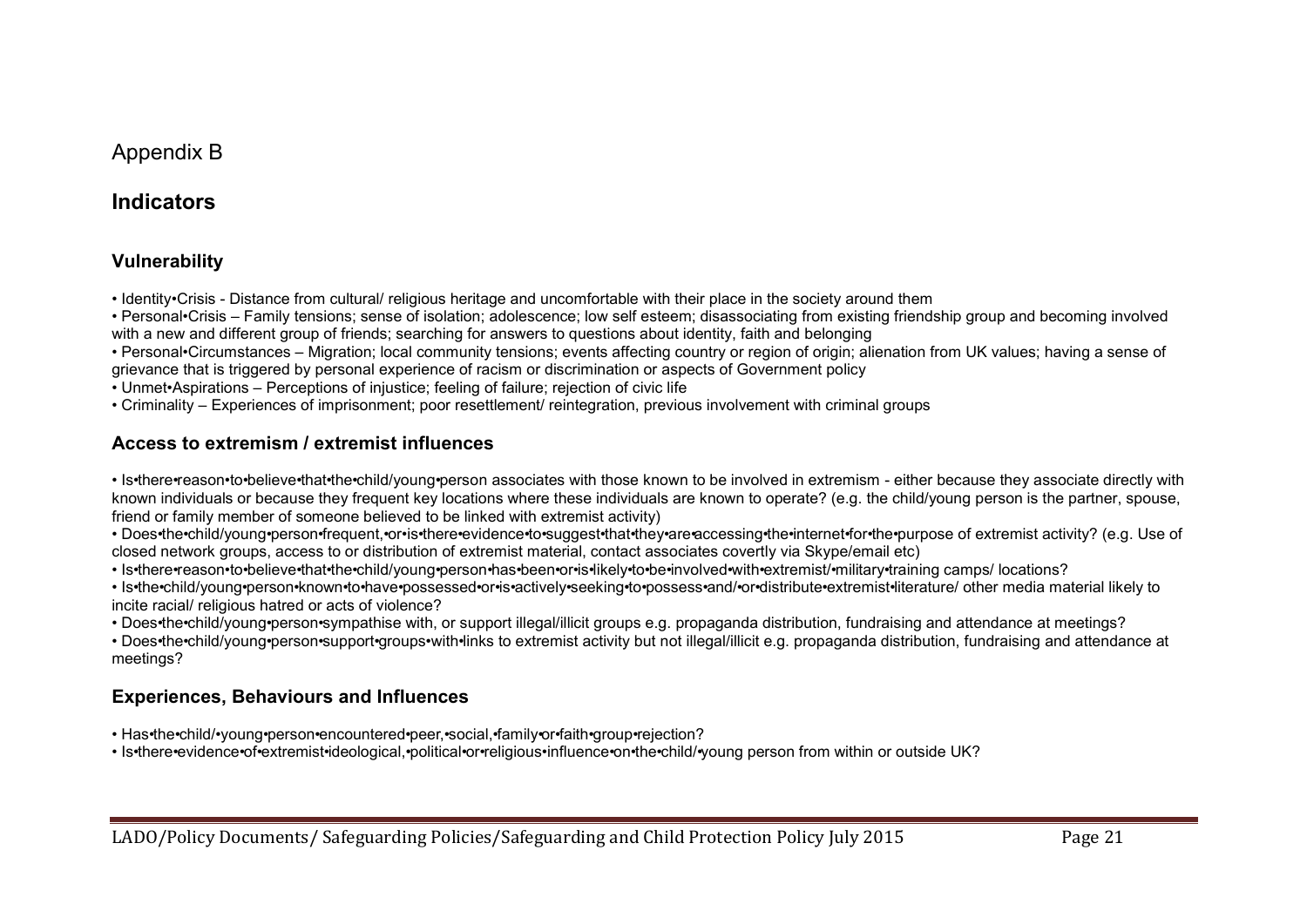• Have•international•events•in•areas•of•conflict•and•civil•unrest•had•a•personal•impact•on•the•child/•young•person•resulting in a noticeable change in behaviour? It is important to recognise that many people may be emotionally affected by the plight of what is happening in areas of conflict (i.e. images of children dying) it is important to differentiate them from those that sympathise with or support extremist activity

• Has•there•been•a•significant•shift•in•the•child/•young•person's•behaviour•or•outward•appearance•that•suggests•a•new•social/political•or•religious•influence?

- Has•the•child/•young•person•come•into•conflict•with•family•over•religious•beliefs/lifestyle/•dress•choices?
- Does•the•child/•young•person•vocally support terrorist attacks; either verbally or in their written work?
- Has•the•child/•young•person•witnessed•or•been•the•perpetrator/•victim•of•racial•or•religious•hate•crime•or•sectarianism?

## **Travel**

- Is•there•a•pattern•of•regular•or•extended•travel•within•the•UK,•with•other•evidence•to•suggest•this•is•for•purposes•of•extremist training or activity?
- Has•the•child/•young•person•travelled•for•extended•periods•of•time•to•international•locations•known•to•be•associated•with•extremism?
- Has•the•child/•young•person•employed•any•methods•to•disguise•their•true•identity?•Has•the•child/•young•person•used•documents or cover to support this?

# **Social Factors**

- Does•the•child/•young•person•have•experience•of•poverty,•disadvantage,•discrimination•or•social•exclusion?
- Does•the•child/•young•person•experience•a•lack•of•meaningful•employment•appropriate•to•their skills?
- Does•the•child/•young•person•display•a•lack•of•affinity•or•understanding•for•others,•or•social•isolation•from•peer•groups?
- Does•the•child/•young•person•demonstrate•identity•conflict•and•confusion•normally•associated•with•youth•development?
- Does the child/ young person have any learning difficulties/ mental health support needs?
- Does•the•child/•young•person•demonstrate•a•simplistic•or•flawed•understanding•of•religion•or•politics?
- Does•the•child/•young•person•have•a•history•of•crime,•including episodes in prison?
- Is•the•child/young•person•a•foreign•national,•refugee•or•awaiting•a•decision•on•their•immigration/•national•status?
- Does•the•child/•young•person•have•insecure,•conflicted•or•absent•family•relationships?
- Has•the•child/•young person experienced any trauma in their lives, particularly any trauma associated with war or sectarian conflict?
- Is•there•evidence•that•a•significant•adult•or•other•in•the•child/young•person's•life•has•extremist•view•or•sympathies?

# **More critical risk factors could include:-**

- Being•in•contact•with•extremist•recruiters
- Articulating•support•for•extremist•causes•or•leaders
- Accessing•extremist•websites,•especially•those•with•a•social•networking•element
- Possessing•extremist•literature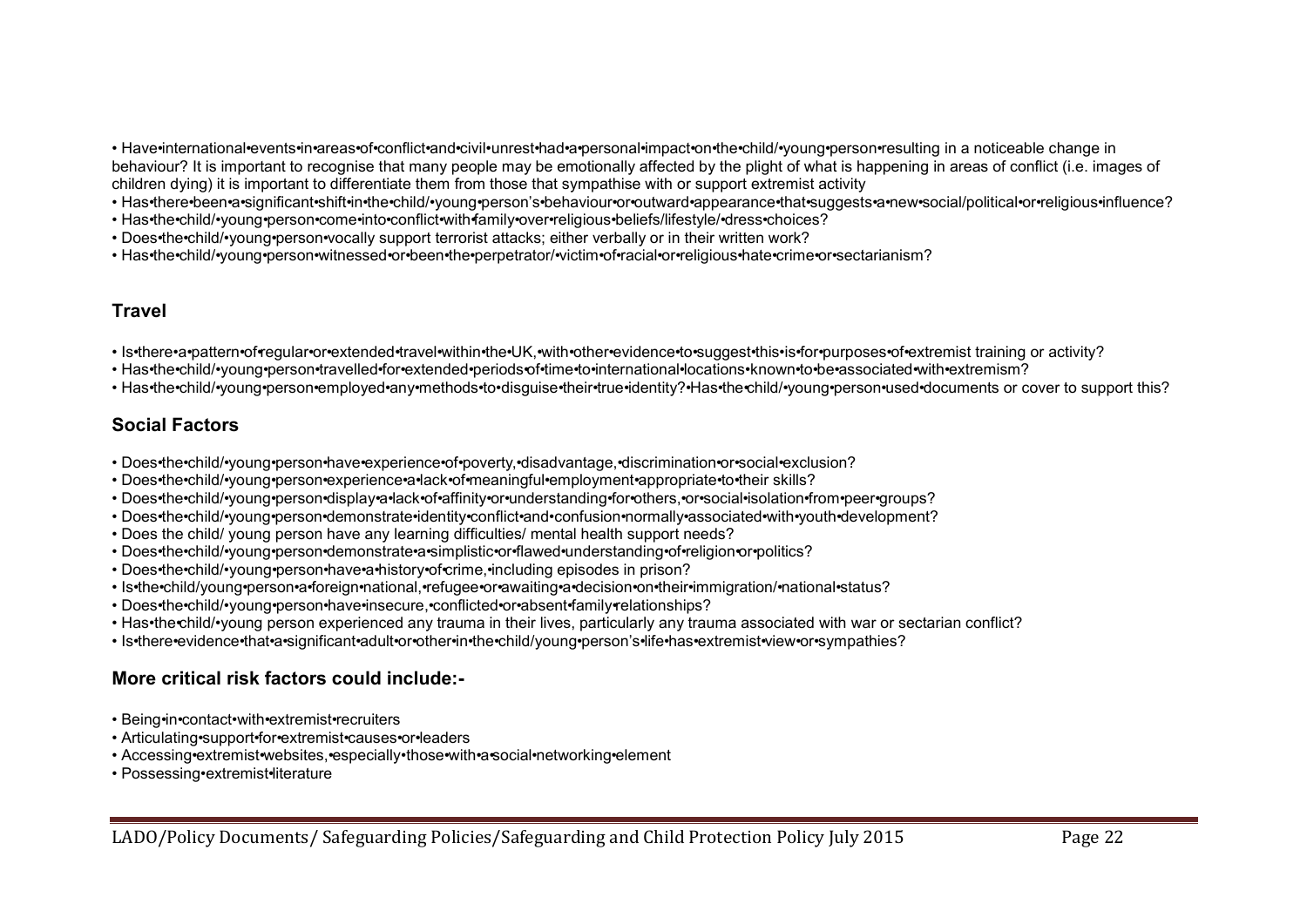- Using extremist narratives and a global ideology to explain personal disadvantage
- Justifying•the•use•of•violence•to•solve•societal•issues
- Joining•extremist•organisations
- Significant•changes•to•appearance•and/or•behaviour

**If you have any concerns discuss them with your Safeguarding Lead and local Prevent Officer**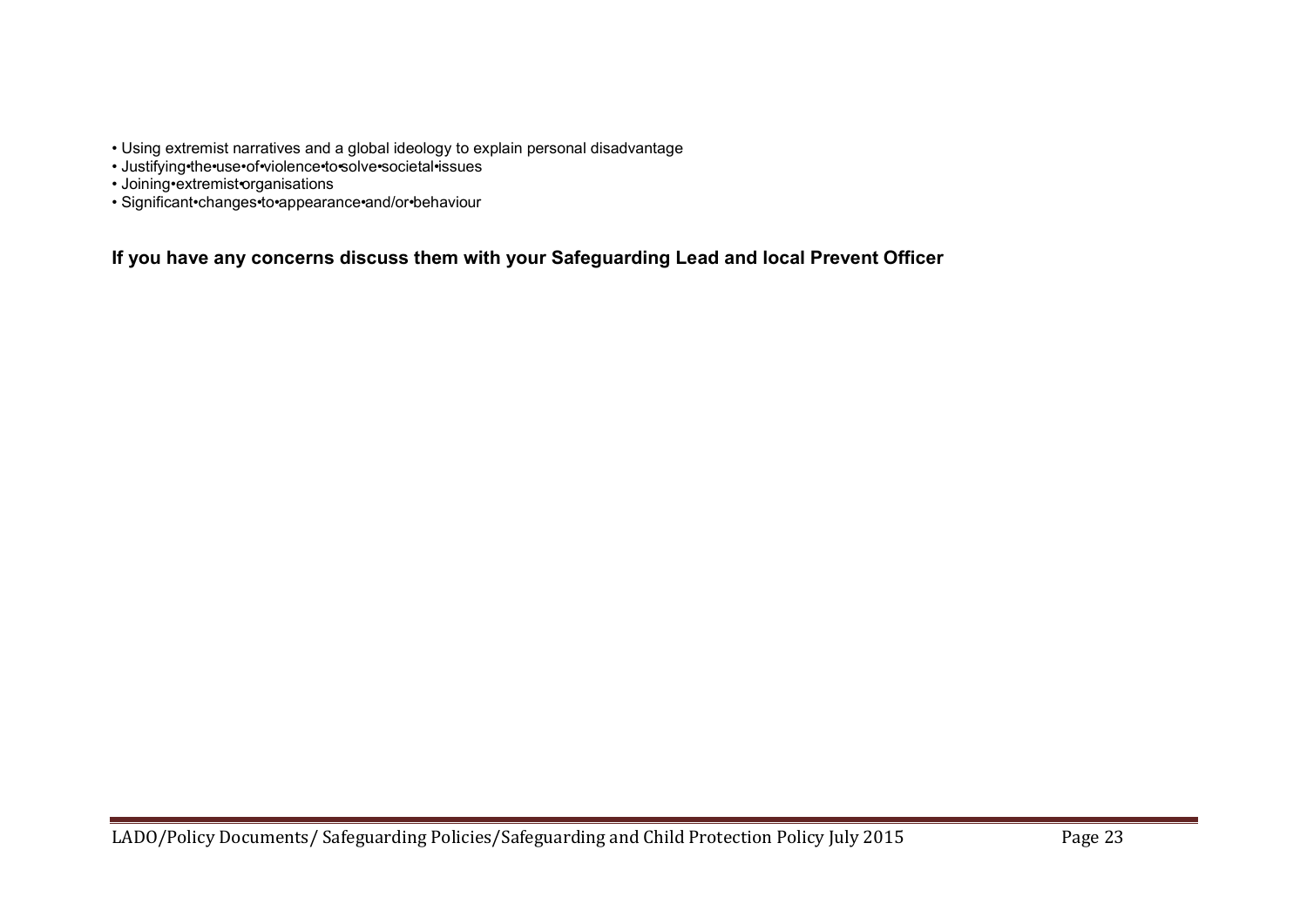# **Appendix C**

# **School Prevent Duty Action Plan Template**

| Area of<br>responsibility | <b>Actions to be taken</b>                                                                                                                                                                                                                                                                                                                                                                                                                                                                                                                                        | <b>Outcome</b>                                                                                                                                                                                                                                                                                                                                                                                                                                                                                                                                                                                                             | <b>Deadline</b> | <b>Update</b> |
|---------------------------|-------------------------------------------------------------------------------------------------------------------------------------------------------------------------------------------------------------------------------------------------------------------------------------------------------------------------------------------------------------------------------------------------------------------------------------------------------------------------------------------------------------------------------------------------------------------|----------------------------------------------------------------------------------------------------------------------------------------------------------------------------------------------------------------------------------------------------------------------------------------------------------------------------------------------------------------------------------------------------------------------------------------------------------------------------------------------------------------------------------------------------------------------------------------------------------------------------|-----------------|---------------|
| Leadership and<br>values  | • Creation•of•a•'Statement•of•Values' that<br>respects learner and staff diversity,<br>encourages freedom and openness and<br>promotes learner voice<br>• Development of rigorous recruitment policies<br>which include core School values<br>• Key individuals are appointed amongst<br>governors, managers and staff with<br>responsibility for safeguarding and understand<br>the risk of extremism/radicalisation<br>• Inclusion of radicalisation or extremism within<br>the corporate risk register and the<br>maintenance of an up to date risk assessment | • A safe learning environment is created across the<br>School, behaviours which harm the ability of different<br>individuals and groups to work together are challenged<br>• All•new•staff•are•aware•of•the•School's•expectations•and<br>subscribe to its values<br>• The School leadership takes ownership of extremism<br>and radicalisation concerns and appropriate oversight is<br>provided<br>• Extremism/radicalisation is considered as a risk at a<br>leadership level within the organisation with concerns<br>relating to hate crime/harassment, extremism and<br>radicalisation being reported promptly to SLT |                 |               |
| Partnership               | • Creation of a single point of contact for<br>radicalisation and extremism enquiries<br>internally and arrangements to coordinate<br>information sharing between different<br>departments and curriculum areas<br>• Development of links with other Schools on the<br>agenda<br>• Development of links between key School<br>staff/governors and external partners, including<br>the Local Authority and Police                                                                                                                                                  | • School communications and the sharing of concerns<br>relating to extremism or radicalisation are coordinated<br>effectively<br>• The School is able to benefit from existing best practice<br>and resources<br>• The School shares information and is able to access<br>statutory assistance where necessary to support<br>vulnerable individuals                                                                                                                                                                                                                                                                        |                 |               |
| Safeguarding and          | • Inclusion of radicalisation and extremism within                                                                                                                                                                                                                                                                                                                                                                                                                                                                                                                | • All are aware of the safeguarding procedure and that                                                                                                                                                                                                                                                                                                                                                                                                                                                                                                                                                                     |                 |               |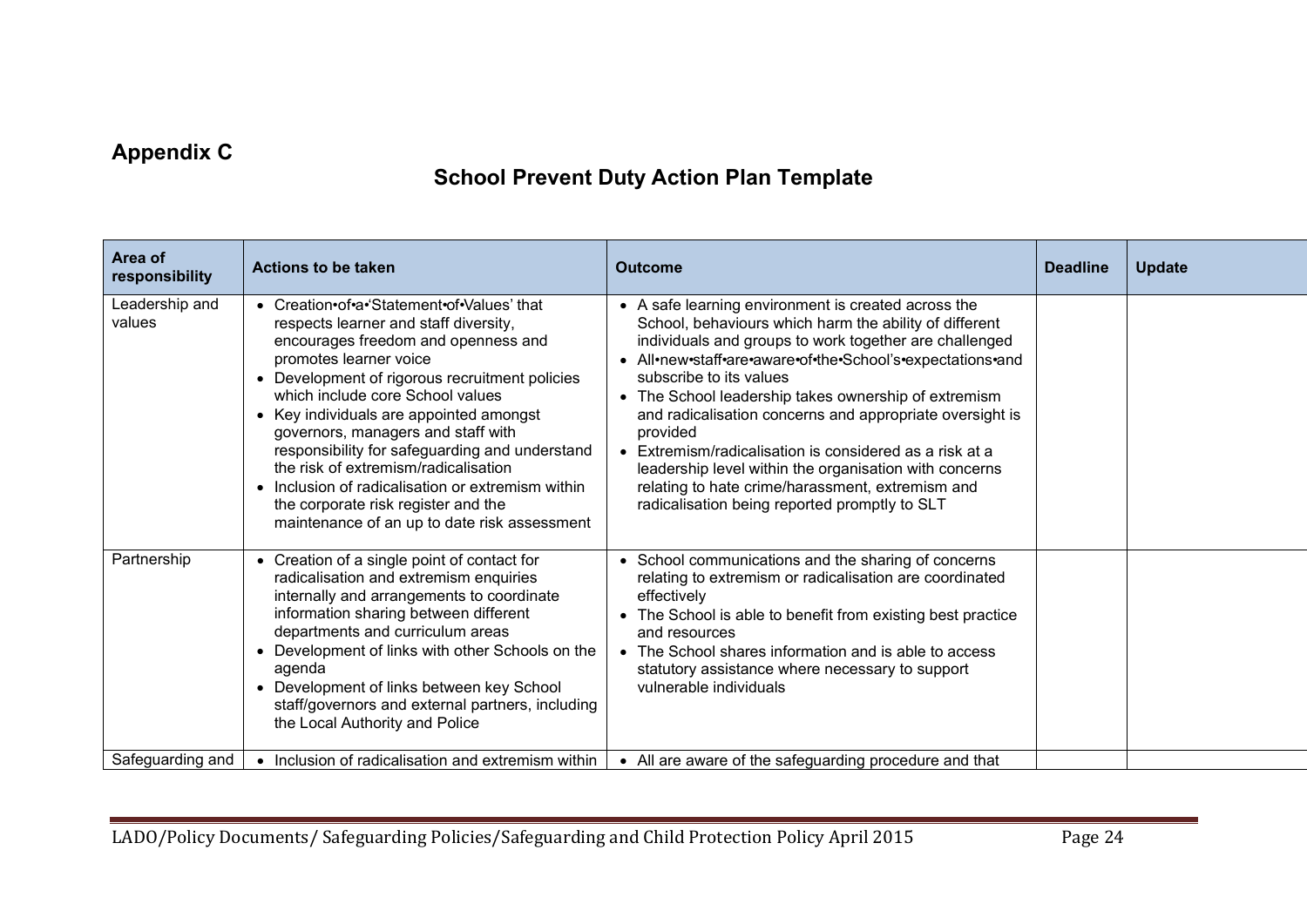| Area of<br>responsibility         | <b>Actions to be taken</b>                                                                                                                                                                                                                                                                                                                                                                                                                                                                                                                                                                                                                                                                                                                                                                                         | <b>Outcome</b>                                                                                                                                                                                                                                                                                                                                                                                                                                                                                                                                                                                                                                                                    | <b>Deadline</b> | <b>Update</b> |
|-----------------------------------|--------------------------------------------------------------------------------------------------------------------------------------------------------------------------------------------------------------------------------------------------------------------------------------------------------------------------------------------------------------------------------------------------------------------------------------------------------------------------------------------------------------------------------------------------------------------------------------------------------------------------------------------------------------------------------------------------------------------------------------------------------------------------------------------------------------------|-----------------------------------------------------------------------------------------------------------------------------------------------------------------------------------------------------------------------------------------------------------------------------------------------------------------------------------------------------------------------------------------------------------------------------------------------------------------------------------------------------------------------------------------------------------------------------------------------------------------------------------------------------------------------------------|-----------------|---------------|
| pastoral care                     | safeguarding policy and procedure including a<br>reference to the Channel process<br>• Development and implementation of rolling<br>cross-organisation training plan to increase<br>organisational awareness<br>• Consideration of a School safeguarding panel<br>to assess and manage concerns relating to<br>extremism and radicalisation<br>• Inclusion of a whistle blowing mechanism<br>within the safeguarding procedures<br>• Inclusion of sub-contracted education<br>providers within the safeguarding procedures                                                                                                                                                                                                                                                                                         | radicalisation is included within it<br>• All understand what is meant by the terms radicalisation<br>and extremism and are comfortable sharing concerns<br>about radicalisation and extremism<br>• A whole School approach is taken to the support of<br>learners who may be vulnerable to violent extremist<br>radicalisation<br>• Staff feel confident and protected in raising any<br>concerns which may place the safety of learners at risk<br>• Learners are protected whilst they are studying or<br>working externally to the School                                                                                                                                     |                 |               |
| Student and<br>learner resilience | • Include activities within existing lesson structure<br>to enhance student and learner resilience for<br>example, Internet safety sessions and activities<br>to improve critical thinking skills<br>• Raise awareness and confidence amongst<br>tutors and enrichment colleagues about the<br>importance of critical thinking skills<br>• Raise awareness of all colleagues and<br>students or learners about their personal<br>responsibility in the online space, particularly<br>around freedom of speech<br>• All staff receive appropriate training to educate<br>and challenge on the principals of mutual<br>respect and tolerance and encourage<br>democratic participation<br>• Opportunities to promote values are identified<br>and utilised within the curriculum and within<br>enrichment activities | • Students and learners have good critical engagement<br>skills and understand how to verify information online<br>and the reasons why they should<br>• Students and learners feel comfortable sharing any<br>concerns they have about behaviour or information in<br>the online space with colleagues at the School<br>• All are aware of their individual responsibilities in the<br>online space, especially regarding freedom of speech<br>• All learners are encouraged to respect others with<br>particular regard to protected characteristics and are<br>educated in the options for civic engagement<br>• Learners understand what the School values mean in<br>practice |                 |               |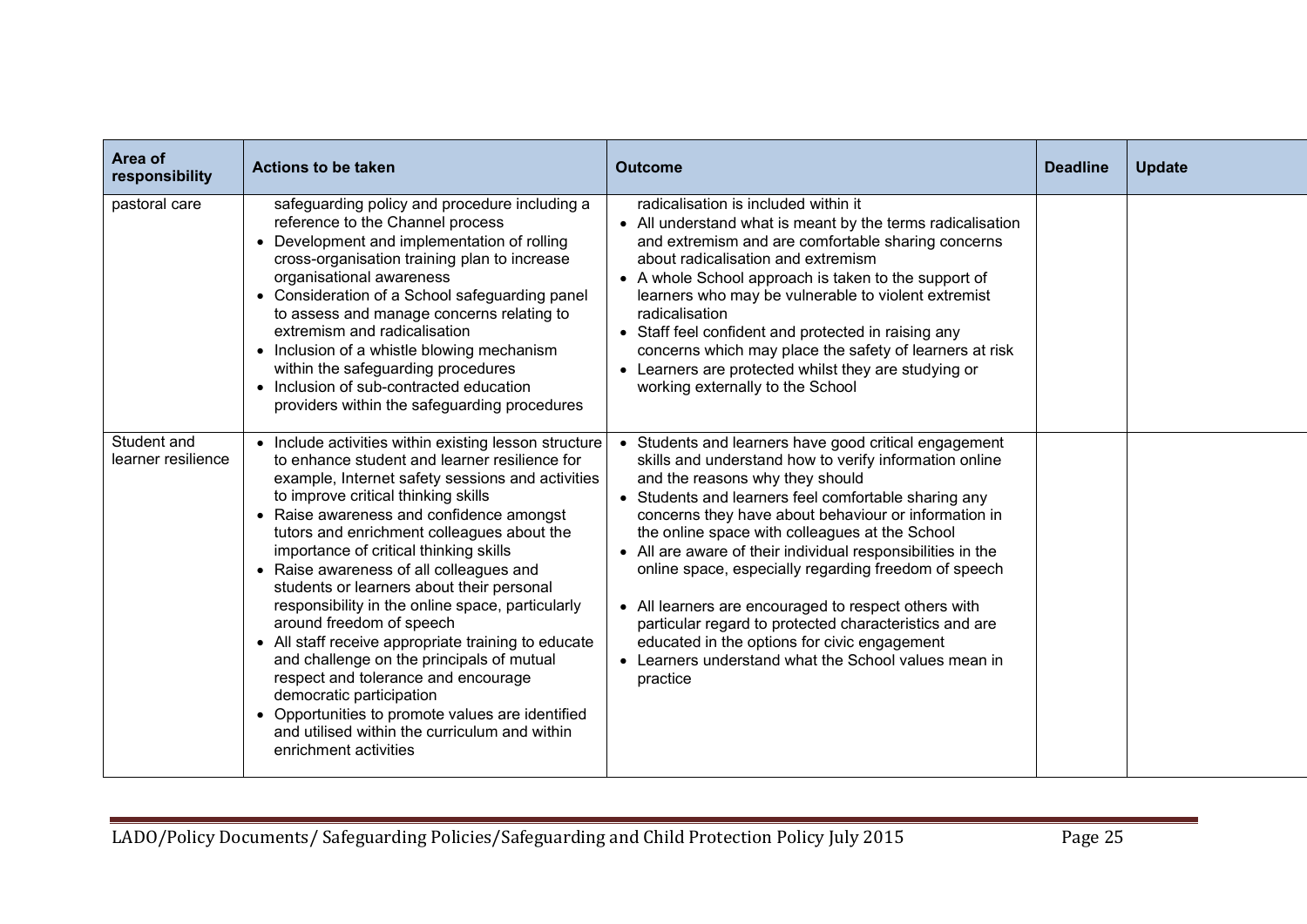| Area of<br>responsibility | <b>Actions to be taken</b>                                                                                                                                                                                                                                                                                                                                                                                                                                                                                                                                                                                                             | <b>Outcome</b>                                                                                                                                                                                                                                                                                                                                                                                                                                                                                                                                                                                | <b>Deadline</b> | <b>Update</b> |
|---------------------------|----------------------------------------------------------------------------------------------------------------------------------------------------------------------------------------------------------------------------------------------------------------------------------------------------------------------------------------------------------------------------------------------------------------------------------------------------------------------------------------------------------------------------------------------------------------------------------------------------------------------------------------|-----------------------------------------------------------------------------------------------------------------------------------------------------------------------------------------------------------------------------------------------------------------------------------------------------------------------------------------------------------------------------------------------------------------------------------------------------------------------------------------------------------------------------------------------------------------------------------------------|-----------------|---------------|
| Internet safety           | • Inclusion of reference to terrorist and/or<br>extremist material within ICT code of conduct,<br>together with protections for legitimate study of<br>this material<br>• Deliver awareness raising training to library<br>and ICT colleagues about what terrorist and<br>extremist material looks like<br>• Raise awareness of colleagues and students<br>or learners about updated code of conduct,<br>reasons why and an explanation of how the<br>policy was developed<br>• Appropriate filtering is in place to ensure that<br>learners are unable to access terrorist and<br>extremist material online through School<br>servers | • Colleagues understand what terrorist/extremist material<br>looks like and are confident to share concerns through<br>the appropriate processes if they do encounter access to<br>this material<br>• Learner study of extremist and terrorist material for<br>legitimate purposes is protected<br>• Students and learners understand the risks attached to<br>accessing terrorist and extremist material online and<br>understand•the•institution's•duty•and•process•in•these<br>areas<br>• Learners are safe from accessing extremist or terrorist<br>materials whilst using School servers |                 |               |
| Reputation and<br>brand   | • Development of policies which outline when<br>the · School's · branding · can · be · used · and · the<br>responsibilities which come with its use<br>• Development of a protocol for monitoring the<br>School's•online•presence•which•includes<br>reference to terrorism and extremism<br>• Delivery of awareness raising training to<br>communications colleagues<br>• Delivery of awareness raising to all<br>administration, teachers and students or<br>learners advising of responsibility in the online<br>space                                                                                                               | • Any references to the School online are picked up<br>quickly and referred for action if they have links to<br>terrorist/extremist material<br>• School administration, tutors and learners are aware of<br>their responsibility in the online space regarding the<br>School's•brand•and•reputation                                                                                                                                                                                                                                                                                          |                 |               |
| School<br>Environment     | • Development of policies governing events<br>organised by staff, learners or visitors on<br>School premises<br>• Creation of a code of conduct policy and                                                                                                                                                                                                                                                                                                                                                                                                                                                                             | • The School does not host events or speakers supportive<br>of, or conducive to, terrorism<br>• Learners are aware of the conduct expected by the<br>School in creating a safe space for all groups on site                                                                                                                                                                                                                                                                                                                                                                                   |                 |               |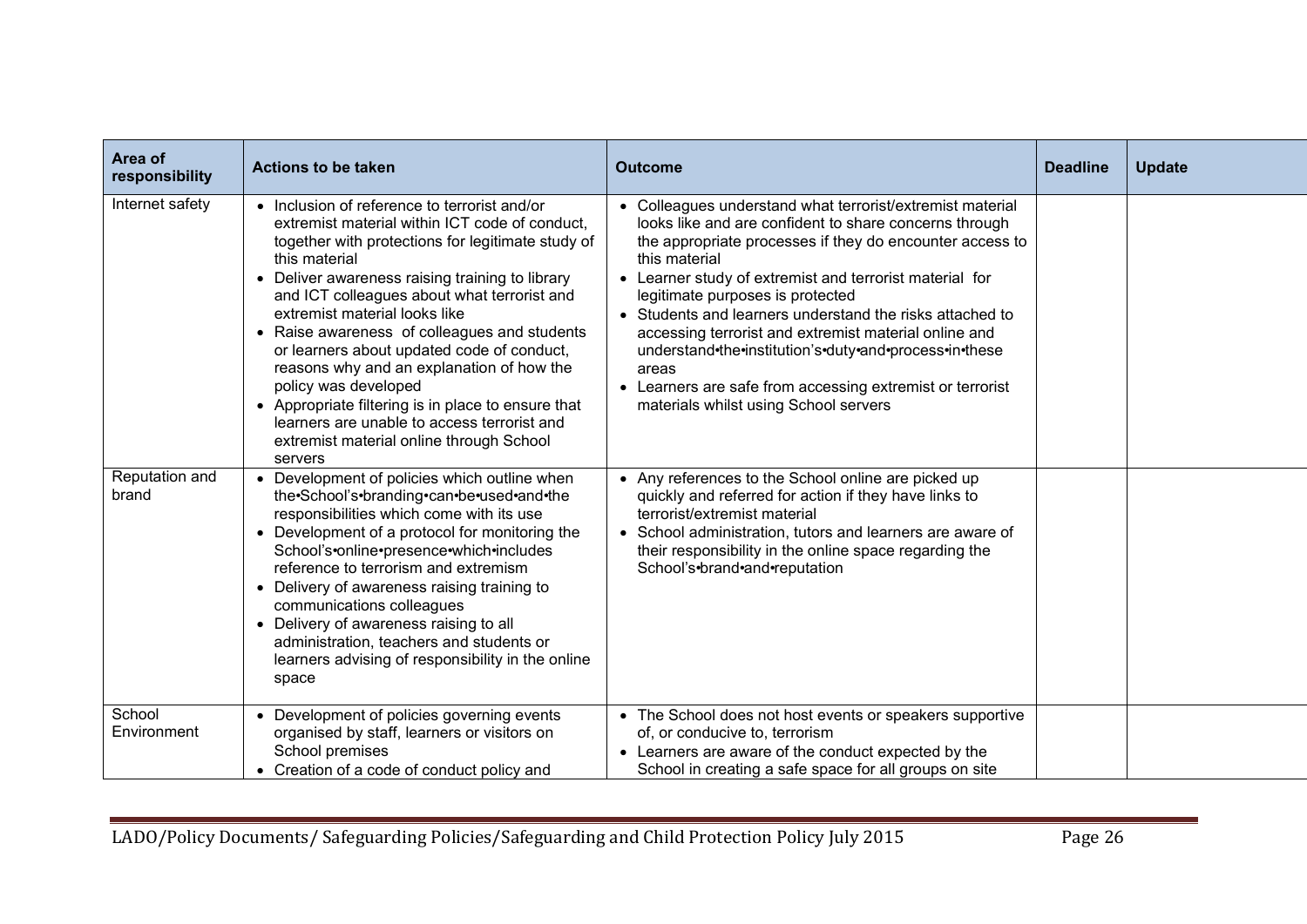| Area of<br>responsibility | Actions to be taken                                                                                                                                                                                                                                                                                                                                     | <b>Outcome</b>                                                                                                                                                                                                                                                     | <b>Deadline</b> | <b>Update</b> |
|---------------------------|---------------------------------------------------------------------------------------------------------------------------------------------------------------------------------------------------------------------------------------------------------------------------------------------------------------------------------------------------------|--------------------------------------------------------------------------------------------------------------------------------------------------------------------------------------------------------------------------------------------------------------------|-----------------|---------------|
|                           | communication plan for setting expectations on<br>learner behaviour<br>Development of a policy governing the display<br>of materials internally at the School<br>Development of a protocol to manage the<br>layout, access and use of any space provided<br>for the purposes of prayer and contemplation<br>including an oversight committee or similar | • A safe learning space is created, avoiding the display of<br>inappropriate materials<br>• Prayer and contemplation space is accessible to all<br>learners on an equal basis and the School is aware of<br>and able to manage any risks associated with the space |                 |               |